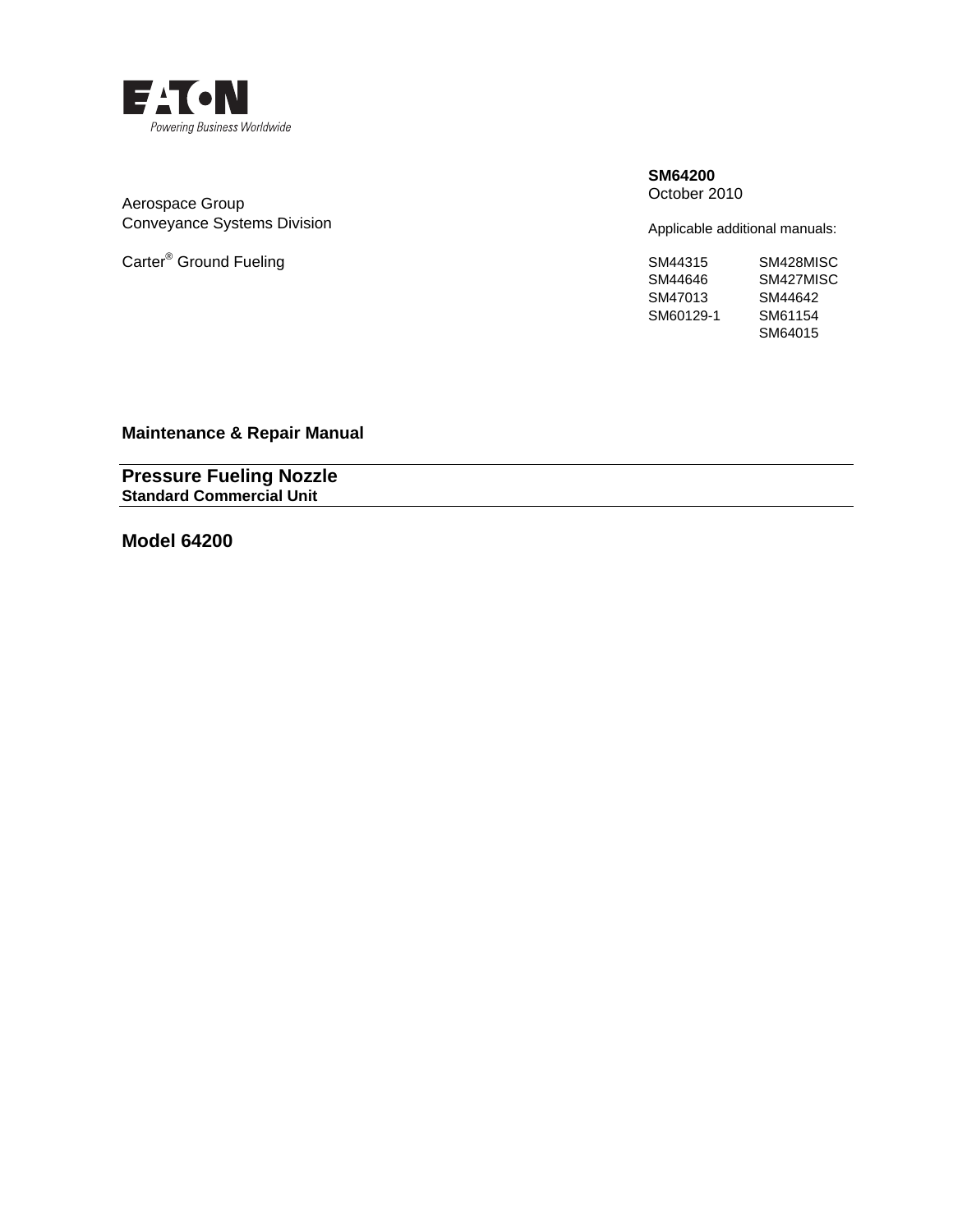# **Table of Contents**

|      | Page |
|------|------|
| 1.0  |      |
| 2.0  |      |
| 3.0  |      |
| 4.0  |      |
| 5.0  |      |
| 7.0  |      |
| 8.0  |      |
| 9.0  |      |
| 10.0 |      |
|      |      |
|      |      |
|      |      |
|      |      |
|      |      |
|      |      |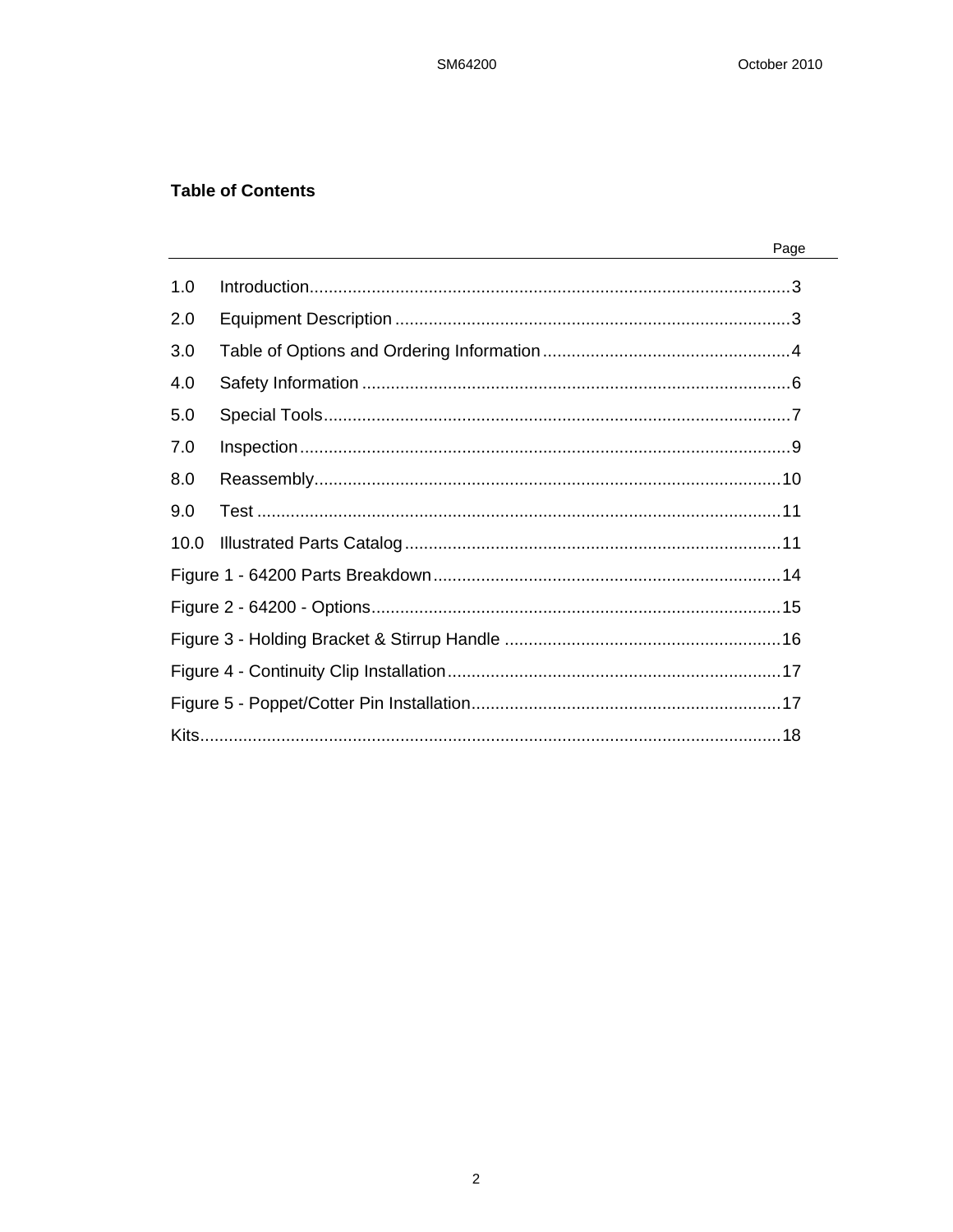# **Maintenance, Overhaul & Test Instructions Model 64200 Pressure Fueling Nozzle**

#### 1.0 Introduction

This manual furnishes detailed instructions covering the maintenance and overhaul of Eaton's Carter® brand Model 64200, Pressure Fueling Nozzle and its various options.

### 2.0 Equipment Description

Model 64200 is a 2 1/2 inch pressure fueling nozzle that has been qualified to appropriate sections of the new SAE AS5877 Nozzle Specification released (or in the process of being released at the time of publication of this manual) to cover both commercial and military nozzles. Prior to its production release over 35 prototype nozzles were subjected to field evaluation at various environment locations around the world. Changes were then incorporated in the production version to agree with the suggestions and minor problems encountered by the using customers. The unit is designed to mate with adapters conforming to AS24484 (superseded MS24484) or equivalent. The 64200 is intended to replace the 64348 as the standard nozzle provided by Eaton. The 64200 nozzle is completely different from the previous 64348, although all mating accessories currently furnished on the 64348 will work on the 64200.

The major differences lie in the simplification in the design to remove parts, especially moving ones on the outside of the units. In addition, the interlock system, previously depended upon pins to mate with the aircraft adapter, has been revised to remove the pins. The interlock system is a part of the replaceable nose seal and will be updated with each replacement of the nose seal. This interlock system will prevent any wear of the slots, since it does not even use the slots, on the adapter. This is a great advancement in safety and cost savings. Aircraft adapter slots will not become worn because of the interlock system on the Carter brand nozzle. Reducing the wear of the slots reduces the chance of an accidental removal of the nozzle with it open causing a fuel spill.

# **NOTE:**

The 64200 interlock system depends upon the three lugs on the adapter being within the industry standard wear limits. Wear limits are specified in SAE document ARP5298 – Adapter Wear Limits. A copy can be obtained from Eaton's Carter brand equipment distributors or through Eaton direct. See note later in this section regarding potential problems if adapter lugs are worn.

For the maintenance of options to the basic Model 64200 Pressure Fueling Nozzle, refer to Options Table, Section 3.0. This table will reference the service manual that should be used in the maintenance of each option.

Other features of the new 64200 include:

• A six-slot arrangement is included for installing the nozzle onto the aircraft making it easier to install.

## **NOTE:**

If the Model 64200 has been installed on an adapter that has lugs with wear beyond the industry standard limits it may be difficult or impossible to install on the next aircraft. To fix, simply hold nozzle onto adapter and turn it counterclockwise to move locking ring into the correct position, then turn it clockwise to install onto adapter.

**If this occurs it is suggested that the aircraft operator be told of the worn condition so that the adapter can be replaced at the earliest opportunity.** 

**If the last adapter to which the nozzle was attached is on the refueling vehicle replace the adapter as soon as possible.** 

- Replaceable wear rings have been added to the various attaching options to improve the life of the swivel joint. (Note: All older options that attached to the previously qualified nozzles, 61429 and 64349, will mate with the newer 64200).
- The opening lever or handle has been repositioned to make it possible to attach to all aircraft and its operating direction has changed such that it is moved away from the aircraft, then opened, instead of into the aircraft as the older nozzles did. This makes it easier to open and close.
- Carrying handles on the 64200 are entirely of plastic eliminating the problems caused by the bending of the metal stick type handles used on previous Carter and competitor nozzles. They now act as shock absorbers when the nozzle is dropped reducing the damage caused by mishandling.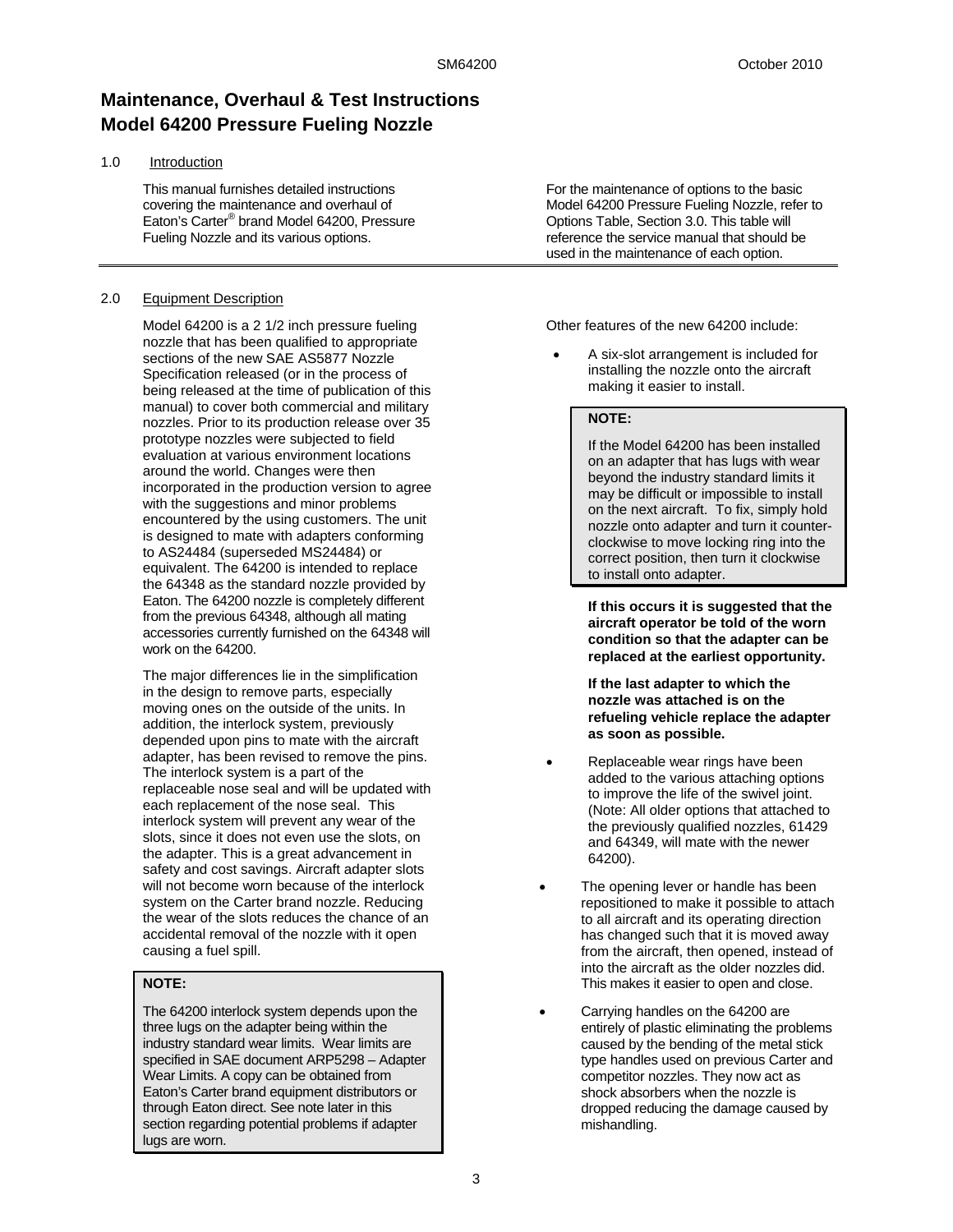The basic nozzle would be procured under model number 64200, which includes the dust cap. Other options that are available to build a nozzle to specific specifications are listed in the table shown in Section 3.0. The exploded views in the figures at the end of the manual include the various options available.

All older accessories, except the Bonding Cable, option D, utilized on the previously qualified nozzles, 61429 and 64349 will mate to the new nozzle.

#### 3.0 Table Of Options And Ordering Information

The following table should be used to determine the service manual to be used in the maintenance, repair or replacement of parts designated by option letters to the basic 64200 nozzle.

| <b>Option Letter</b>                       | <b>Part Number</b>                           | <b>Service Manual</b>       |
|--------------------------------------------|----------------------------------------------|-----------------------------|
| Α                                          | 44373-40                                     | SM44315, SM61154 or SM64001 |
| B                                          | 44373-60                                     | SM44315, SM61154 or SM64001 |
| С                                          | 44373-100                                    | SM44315, SM61154 or SM64001 |
| D                                          | 47235                                        | SM64200                     |
| Е                                          | 41599                                        | SM64200                     |
| F                                          | 44646-**, 47013-**, or 60129-1**<br>(Note 1) | SM44646 or SM47013          |
| G                                          | 47403                                        | SM64200                     |
| н                                          | 220870 (Note 2)                              | SM64200                     |
| J                                          | 44509                                        | SM428MISC                   |
| K                                          | 22137                                        | SM64200                     |
| P                                          | 47416                                        | SM64200                     |
| Q                                          | GTP-235-3/8                                  | SM64200                     |
| R                                          | 47232                                        | SM64200                     |
| S                                          | 47401                                        | SM64200                     |
| Т                                          | 44694                                        | <b>SM428MIS</b>             |
| U                                          | 47234                                        | SM64200                     |
| V                                          | 47429                                        | SM64200                     |
| Х                                          | No longer available, note 3                  | SM61154 or SM64001 (Note 3) |
| Y                                          | 47655                                        | SM64200                     |
| 1                                          | 47013-* (Note 1)                             | SM47013                     |
| 2                                          | 44646-* (Note 1)                             | SM44646                     |
| 3D, 3DE, 3H, 3J, 3K, 3L,<br>3M, 3N, 3P, 3R | 64015                                        | SM64015                     |
| 4H, 4K, 4L, 4M, 4N, 4P                     | 64001                                        | SM64001                     |
| 6H, 6K, 6L, 6M, 6N, 6P, 6Z                 | 44315                                        | SM44315                     |
| 7H, 7K, 7L, 7M, 7N, 7P                     | 61154                                        | SM61154                     |
| 9H, 9K, 9L, 9M, 9N, 9P, 9Z                 | 40679                                        | SM40679                     |

Notes: 1. The part number shown is not complete and must include the spring setting (35, 45 or 55) to achieve a complete number. The type of Hose End Control Valve used will depend upon whether a single or dual HECV, a dry break QD or ball valve is used.

2. Option H is used only with 44646 HECV.

3. Option X, Safety Clip on the Dry-Break or Thumb Latch QD, was available on earlier nozzles as an option. On newer nozzles starting with deliveries in mid-2001, it is standard equipment.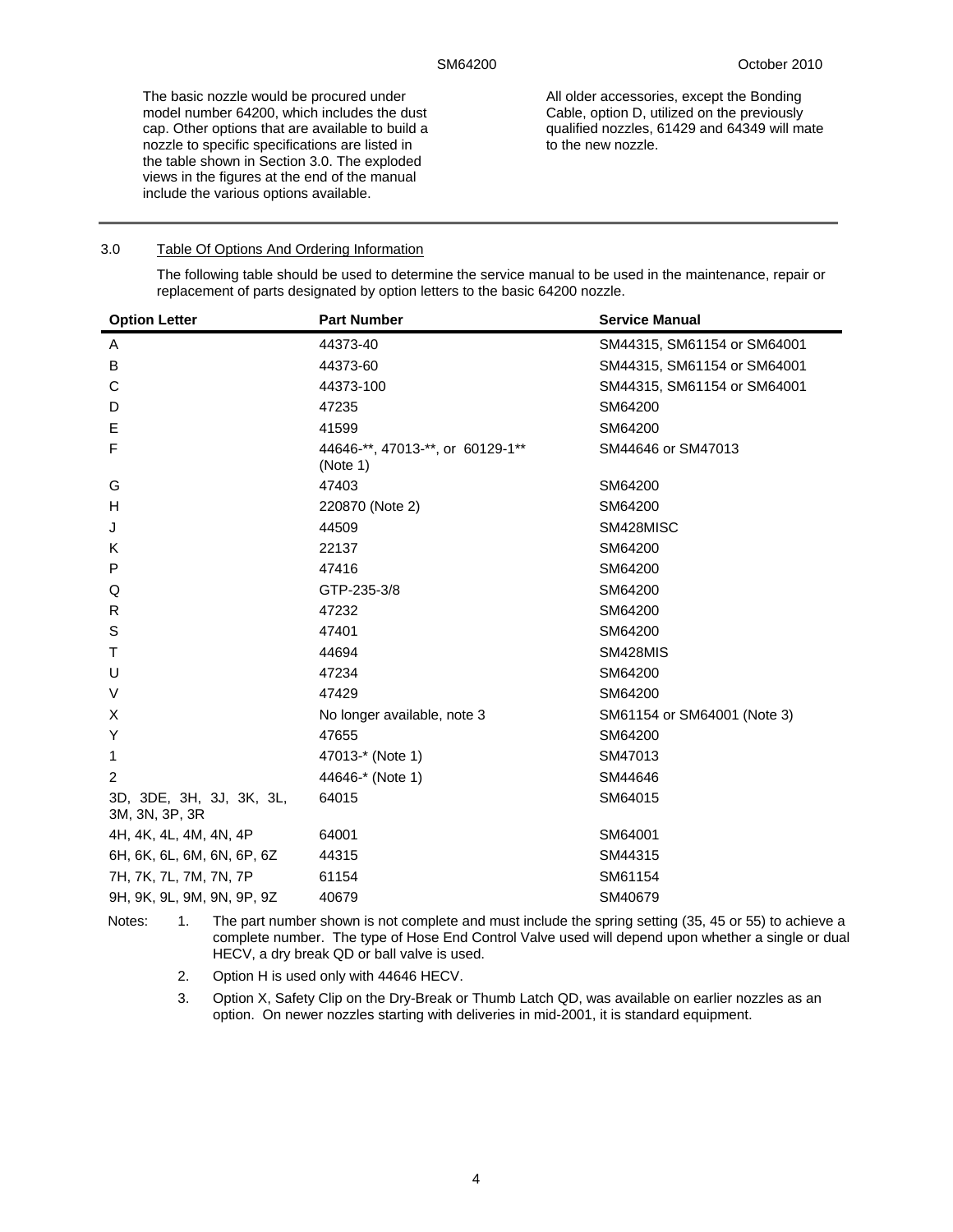**The part number of a complete nozzle consists of four basic parts as illustrated below.** 



# **Part 2**

The following options may be added as Part 2 of the part number as indicated above to order a unit to meet your requirements:

| Option<br>Letter | <b>Description</b>                              | Option<br>Letter | <b>Description</b>                                                |
|------------------|-------------------------------------------------|------------------|-------------------------------------------------------------------|
| Α                | Adds 40-mesh screen                             | J                | Adds Flange Adapter to mate 60427 type<br>accessories             |
| B                | Adds 60-mesh screen                             | K                | Replaces standard operating handle with<br>longer one             |
| С                | Adds 100-mesh screen                            | L                | Replaces standard carrying handles with<br>circular handle.       |
| D                | Adds commercial style bonding cable             | P                | Adds pressure gauge with protective<br>bracket                    |
| Е                | Adds vacuum breaker                             | Q                | Adds fuel sampling QD                                             |
| F <sub>1</sub>   | Adds 15 psi hose end control valve (HECV)       | R                | Adds nozzle stowage bracket                                       |
| F <sub>3</sub>   | Adds 35 psi (HECV)                              | S                | Adds 45° nozzle stowage bracket                                   |
| F4               | Adds 45 psi (HECV)                              | т                | Adds male adapter to mate with Whittaker<br>F582 QD               |
| F <sub>5</sub>   | Adds 55 psi (HECV)                              | U                | Changes stick handles to stirrup handles                          |
| F6               | Adds 48 psi (HECV)                              | V                | Replaces standard carrying handles with<br>one used by the UK RAF |
| G                | Replaces standard handles with long<br>handles. | W                | Adds military style bonding cable                                 |
| н                | Adds drag ring to option F (44646 only).        | Υ                | Adds swivel elbow                                                 |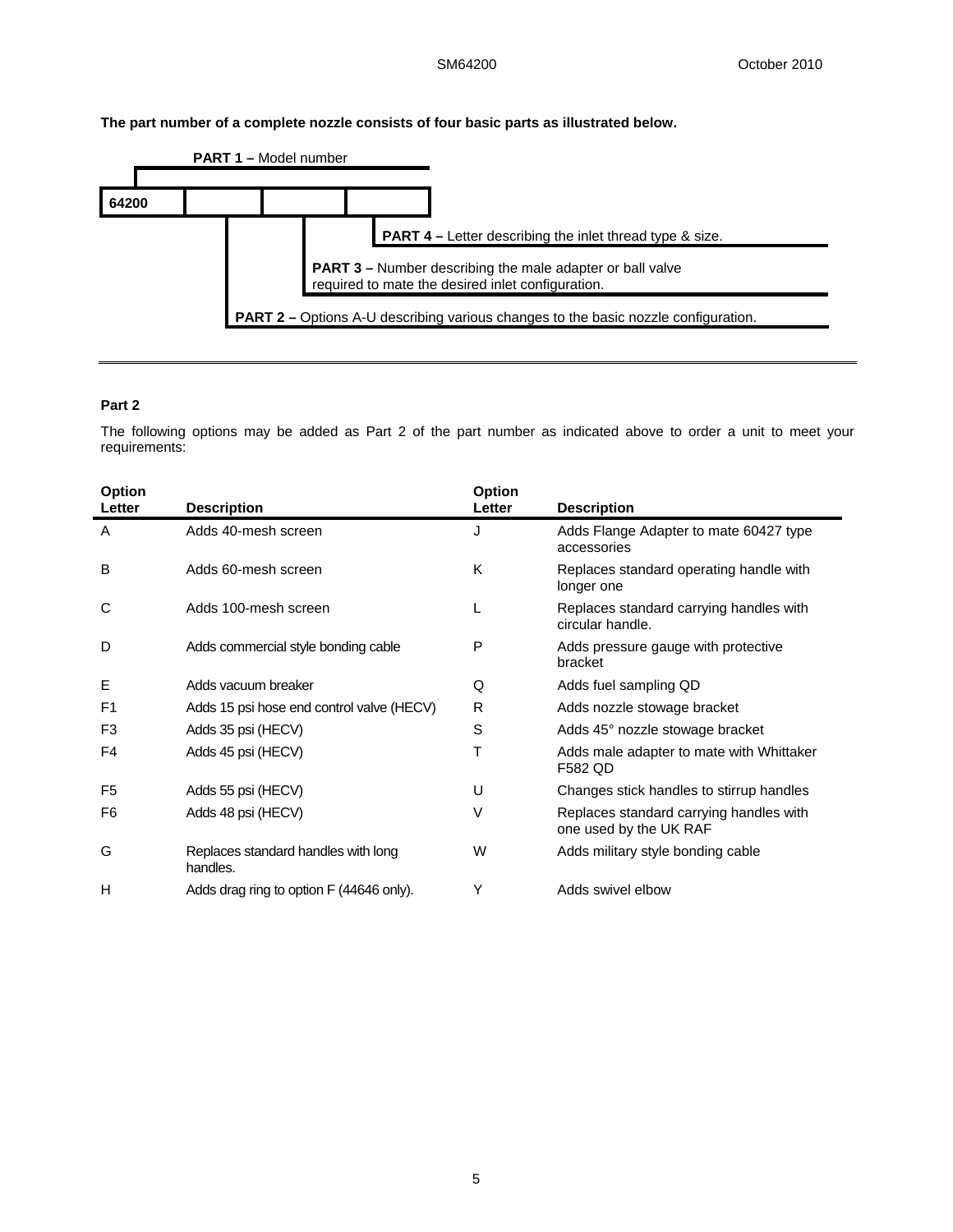#### **Part 3**

One of the numbers below must be included, as Part 3, as indicated above, to specify the type of inlet configuration desired. The nozzle may be ordered with the inlet terminating in an adapter half only if desired. In this case leave Part 4 blank. If a female half, either quick disconnect, ball valve or dry break of some configuration is desired, Part 4 must be completed.

| Option<br>Letter                                                                | <b>Description</b>                                                                      | <b>Option</b><br>Letter | <b>Description</b>                                                         |  |
|---------------------------------------------------------------------------------|-----------------------------------------------------------------------------------------|-------------------------|----------------------------------------------------------------------------|--|
| 1                                                                               | Adds 47013-* HECV with flanged inlet<br>to accept flanged accessories                   | J                       | Adds spanner wrench to operate the ball valve.<br>Used only with option 3. |  |
| 2                                                                               | Adds 44646-* HECV with inlet to<br>accept swivel style accessories                      | R                       | Adds allen key to change the ball valve to<br>defuel position.             |  |
| 3                                                                               | Adds ball valve                                                                         | 4                       | Adds male adapter to mate thumb latch type<br>QD                           |  |
| Note: Options 3D-3R, J and R may be combined to<br>get the desired end product. |                                                                                         | 6                       | Adds male adapter to mate with standard<br>bayonet type QD                 |  |
| 3D                                                                              | Adds ball valve with glass inspection 7<br>cap                                          |                         | Adds male adapter half to mate 61154 dry<br>break                          |  |
| 3E                                                                              | Adds ball valve with drag ring                                                          | 9                       | Adds male adapter half to mate with 60427 style                            |  |
| 3J                                                                              | Adds ball valve with defuel key                                                         |                         | QD                                                                         |  |
| 3R                                                                              | Adds ball valve with separate<br>spanner to operate unit and to<br>remove strainer cap. |                         |                                                                            |  |

#### PART 4

One of the following letters must be included as Part 4 as indicated above to specify the inlet thread and size:

| Option<br>Letter | Description                                                                                                                                                            | Option<br>Letter | Description                                              |
|------------------|------------------------------------------------------------------------------------------------------------------------------------------------------------------------|------------------|----------------------------------------------------------|
| H                | Inlet thread $-2\frac{1}{2}$ NPT                                                                                                                                       | N                | Inlet thread $-2$ " BSPP                                 |
| K                | Inlet thread $-2\frac{1}{2}$ BSPP                                                                                                                                      | P                | Inlet thread $-2"$ NPT                                   |
| L.               | Inlet thread $-3"$ NPT                                                                                                                                                 |                  | Inlet thread $-3$ " JIS used only with options 6<br>& 9. |
| м                | Inlet thread $-3$ " BSPP                                                                                                                                               |                  |                                                          |
| Examples:        | 64200C6H – Nozzle with 100-mesh strainer and 2 $\frac{1}{2}$ NPT inlet                                                                                                 |                  |                                                          |
|                  | 64200CF43DEH – Nozzle with 45 psi hose end control valve and ball valve with 100-mesh<br>strainer, ball valve with glass inspection port, drag ring and 2½" NPT inlet. |                  |                                                          |

#### 4.0 Safety Information

The 64200 nozzle is designed to overcome the interlock wear problems associated with previous Carter brand and Whittaker nozzles. The interlock system is not dependent upon pins in the nozzle engaging the slots in the aircraft adapter. The interlock system in the 64200 is internal and involves the body of the nozzle and the basic aluminum part of the nose seal. The interlock system is refreshed with each replacement of the nose seal.

Safety is still a major concern when handling the nozzle. Certain areas of the nozzle should be inspected periodically to assure that the unit is safe to use.

4.1 Operating Lever Stops

The operating Lever (on-off control) (27A or B) opening and closing is controlled by mechanical stops built into the Body (6) of the unit. This stop is also utilized as a wear strip to prevent wear of the Screws (26) that retain the Arm onto the nozzle. The Knob (38) is a sacrificial part that is also used for major part wear prevention.

Prior to each fueling of an aircraft it is recommended that the operator check the stop for the Arm to be sure it is functioning correctly. If the stop portion of the Body is worn down to where the Screws are being worn, then the nozzle should be replaced.

If the Knob is worn badly such that the Screws are in danger of being worn then the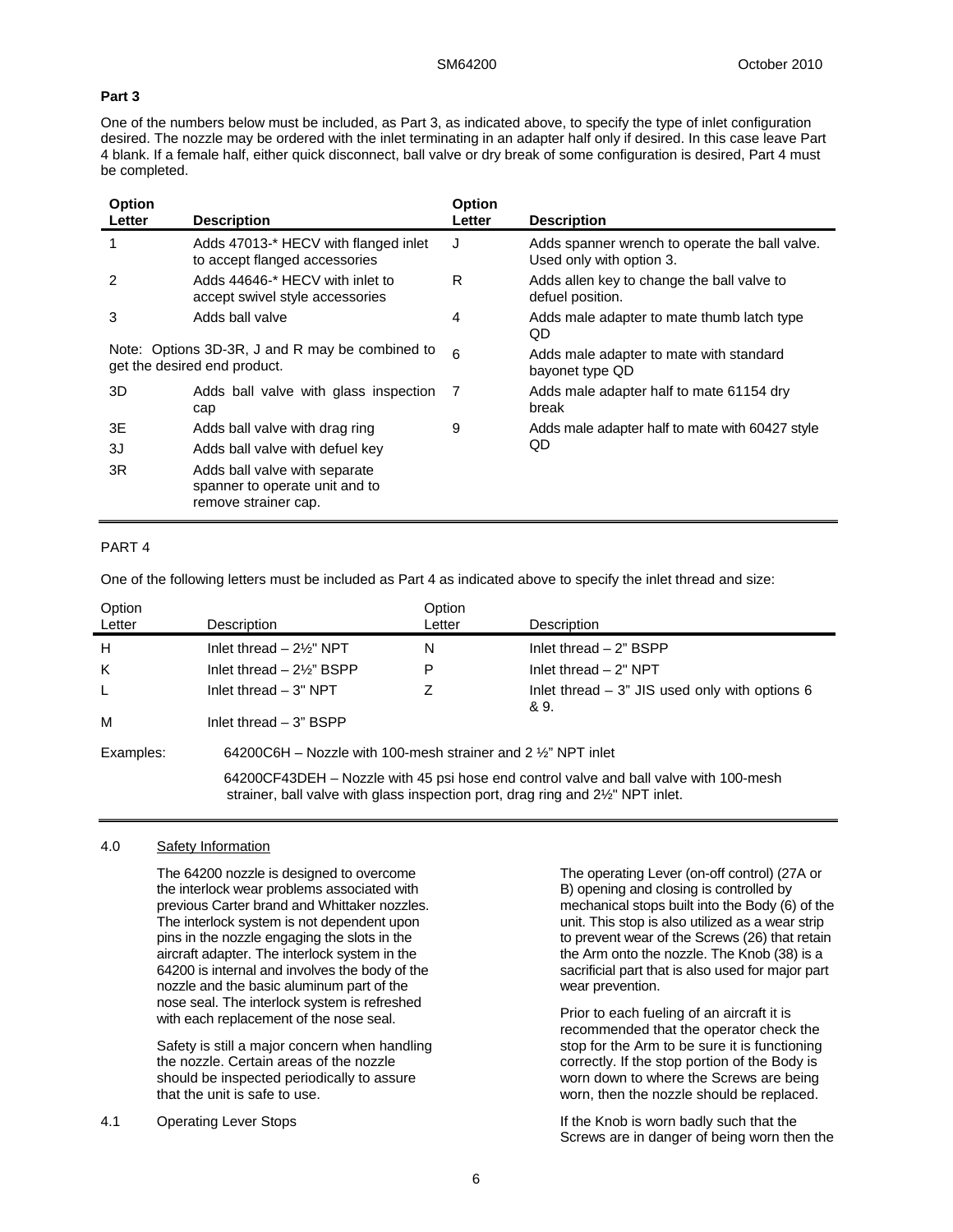Knob should be replaced prior to the next refueling.

The connecting end of the nozzle should be checked to assure that the slots in the Body (6) and Retainer (9) are aligned before trying to connect to the aircraft or adapter. If the slots are not aligned, place the nozzle onto the adapter as if to connect. Pressing in toward the adapter, rotate the nozzle as far as possible in the clockwise direction. This will bring the retainer into the installation position to allow connection.

4.2 Leakage During Refueling

Any leakage from the nozzle or the mating joint with the aircraft should be cause for stopping the operation and the nozzle should be replaced. The following paragraphs describe the possible leakage paths with the 64200.

4.2.1 Nose Seal Leakage

During the refueling operation the operator should note any leakage from any portion of the nozzle. Nose Seal (21) leakage will be apparent if there is fuel dripping or otherwise present at the connection between the nozzle and the aircraft adapter. If any leakage is present during refueling, the operation should be stopped and the nozzle replaced. There are two possible leak paths, the Nose Seal (21) or the O-ring (23) around the Nose Seal. The nozzle should be overhauled to prevent future leakage.

### 5.0 Special Tools

The following special tools are recommended for proper repair and or overhaul of the nozzle:

- S204451 Standard three lug bayonet adapter flange or equivalent. (This item should have a handle of a sort mounted to two of the mounting holes to assist in turning it onto the nozzle).
- 6958CG or 6958CH Adapter or equivalent.

# 6.0 Disassembly

6.1 Remove nozzle from end of hose at quick disconnect. Refer to appropriate service manual depending upon type of swivel disconnect utilized.

4.2.2 Operating Arm Leakage

If leakage is present from the area of the operating Arm (27A or B) then the O-ring (35) will have to be replaced. Refueling should not be continued if such leakage is present.

4.2.3 Swivel Joint Leakage

There are two possible leak paths from the swivel joint of the nozzle, from the O-ring (41) and the seal in the mating part or from the Gasket (2). The latter is highly unlikely. If leakage is present, stop refueling and replace the nozzle.

4.2.4 Nozzle Body Plugs/Accessories

The 64200 has two accessories ports in the side of the body. These are shipped from the factory with pipe Plugs (5) installed. Other accessories are available either from Carter or other manufacturers that can be installed in one or both ports. Tightening the plugs or the accessory can normally stop leakage from either of these ports. Do not refuel with leakage from these devices.

# **Note!**

Before installing another manufacturer's accessory in either port be sure that the item when installed does not interfere with the working mechanism inside the nozzle.

- 61607 Ball (10 & 11) Assembly Tool
- WL4680 Torque Wrench or Standard torque wrench is required for some disassembly and re-assembly. WL4680 includes several sockets for special usage on Carter products.
- 64200ST1 Poppet Adjustment Tool.

The above items are available from your Carter distributor.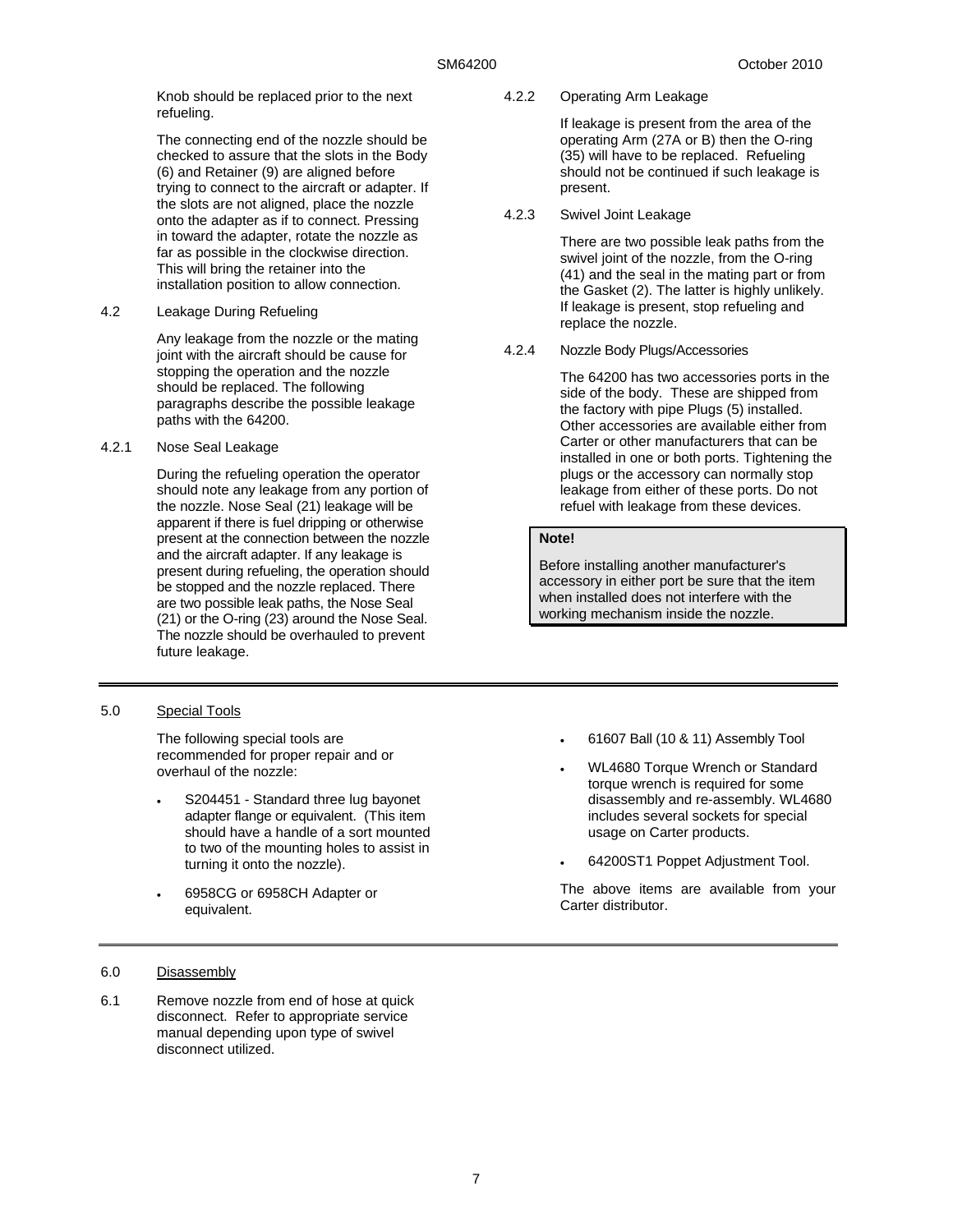| <b>Manual</b> | <b>Description</b>     |
|---------------|------------------------|
| SM40679       | 60427 type QD          |
| SM44315       | Standard QD            |
| SM61154       | Dry break QD           |
| SM64001       | Thumb latch type QD    |
| SM64015       | <b>Ball valve</b>      |
| SM348MISC     | Miscellaneous adapters |

6.2 Screw (1) is a self-locking type screw that utilizes a nylon insert in the threads to affect the resistance required to provide the locking.

#### **Note: Early versions of the nozzle may use a different Screw (1) that has a smaller thread. This thread in the Body (6) will not accept the Ball Tool 61607.**

They are designed to be reused a number of times before losing their locking affectivity. Using a torque wrench, remove Screw (1) and Gasket (2) from lower half of Body (6), measuring the torque during removal. If the torque is less than 9.5 in lbs. (0.11-m kg) discard the screw and replace it with a new one during reassembly. Remove Balls (3), 39 each, from unit by use of the Ball Tool or by hand. On newer nozzles the Ball Tool can be used. If Ball Assy Tool 61607 is available, screw it into the boss from which Screw (1) was removed. Hold the nozzle such that the Tool is below the nozzle and rotate the accessory attached to the nozzle until all Balls (3) have been captured in the Tool. The correct amount of Balls (3) will be captured when the level of Balls (3) reaches the line scribed on the tube of the Tool. If the balls are to be removed by hand (without the tool) hold the bolt hole vertical (pointed down) and allow all ball bearings to fall through the bolt hole. Catch all balls in a container. Some rotation between the Body (6) and the attached accessory may be required to allow 39 Balls (3) to fall out of hole. Remove accessory (refer to appropriate Service Manual). If Clip (4) is to be replaced, use a pair of needle nose pliers to grasp the existing part and pull it from the hole in the Body (6). See Figure 5. Clear the hole of any debris.

Remove Gasket (2) from Screw (1) and discard.

Remove O-Ring (41) from internal groove in the inlet of the Body (6) and discard.

Inspect the Ring (42); remove if necessary, for wear or damage. If not worn then leave it in place.

6.3 To remove the Cover (51) or Bonding Cable (57) it is necessary to remove the appropriate Grip (45C) or Handle Assembly (46), (49), (52) or (94). If the Cover (51) and the Cable (57) are in good condition it is not necessary to

remove either at this time. Leave them attached to the Body (6). If they are to be removed, the Screw (45A) or (43) should be removed with a torque wrench and the removal torque measured. This screw is a self-locking type and is designed to be reused several times before losing its locking capability. If the torque is less than 6.5 in-lbs. (0.078-m kg) discard it and replace it during reassembly.

- 6.4 Remove the Bumper (7) by prying up the thinner end with a wide bladed screwdriver and pealing it off the Body (6). If worn to a point that it no longer protects the Body (6) discard and replace.
- 6.5 If the interlock stowage Bracket (100) or (84) or Pressure Gauge Protective Bracket (88) is present, inspect to determine if it needs replacing. If it needs replacing remove Screws (86) or and Washers (87). Discard Bracket (100), (85) or (93).
- 6.6 Remove the six Screws (8) and Retainer (9).
- 6.7 Using an S204451 Adapter or any other standard 3-lug bayonet adapter, connect the nozzle to it and rotate nozzle clockwise to the open position. Remove nozzle off of adapter.
- 6.8 Remove Lock Plate (10) and four Springs (11).
- 6.9 Rotate operating Arm (27A or B) to open nozzle Poppet (19). Remove assembly. Check to see that assembly will swivel freely on Insert (17). If not then further disassembly is needed. If further disassembly is necessary continue on to 6.9.1 otherwise go to 6.10. Note: Unless another problem with the assembly has been noted do not disassemble it further.
- 6.9.1 Remove Retaining Ring using a small bladed screwdriver to capture the end of the ring and peel it out of the Poppet (19).
- 6.9.2 Remove Thrust Washers (15) and 22 Balls (16). Discard Thrust Washers (15). The balls are tiny so put them in a container for cleaning and future use.
- 6.9.3 Remove Insert (17) and Thrust Washer (18). Discard it.
- 6.10 Pull Nose Seal (21) from unit. If it has been in use for a year or more or if the rubber portion is damaged it should be discarded. This also refreshes the interlock system of the nozzle.
- 6.11 Remove and discard Thrust Washers (22) and O-ring (23).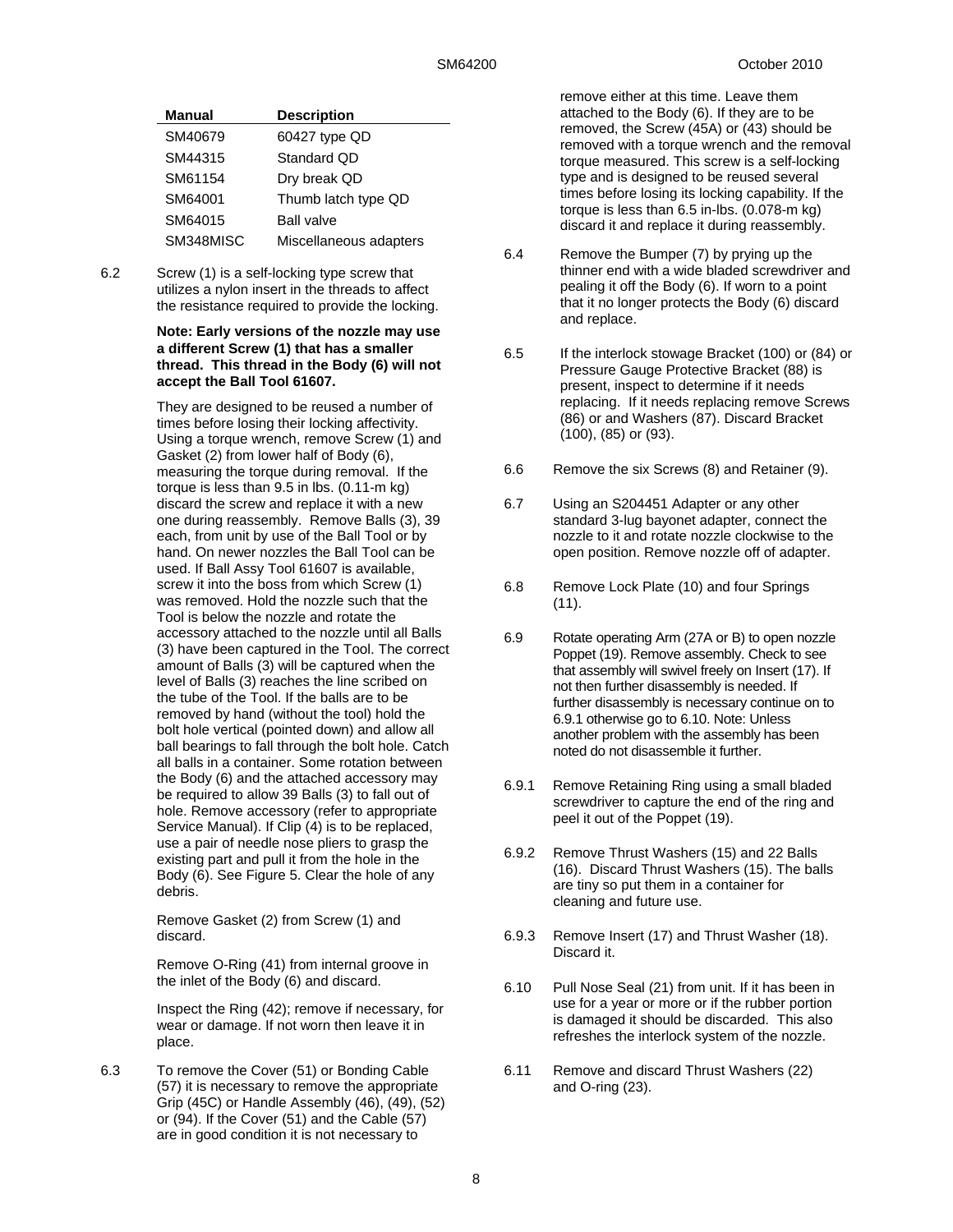- 6.12 Remove the Plug (5) or any accessory from Port A (Figure 2). This will provide access for later removal of other parts of the unit.
- 6.13 Remove and discard Cotter Pin (24). Rotate Link (28) to gain access to Pin (29) with an Allen wrench. Hold Pin (29) in place and unscrew Nut (25). Remove Pin (29). (Note that older links will be red in color while the newer ones will be natural stainless steel in color. Both are fine to use.)
- 6.14 The Shaft (32), Washer (30), Pin (31) and Link (28) can now be removed from the Body (6).
- 6.15 Remove Screws (26) and Arm (27A or B) with parts holding Knob (38) in place. Put aside for later disassembly. Note on older nozzles Bearing (36A) may not be present. Bearing (36) and Thrust Washer (34) may be used in lieu of Bearing (36A). The single Bearing (36A) is the latest configuration. The Bearing (36A) is flanged and must be removed from the inside of the Body (6). Regardless of which is present, remove and discard the bearing and thrust washer, if present.
- 6.16 The Bearing (36) Washers (34) and O-ring (35) can now be removed from the outside of the Body (6). The Bearings (36) may be

#### 7.0 Inspection

It is recommended that all O-rings (2), (23), (35) & (41), Thrust Washers (22) & (34), Nose Seal (21) & Cotter Pins (12) & (24), Knob (38) and Bearing (36) be replaced upon every overhaul. If Poppet Assembly (13) has been disassembled then Thrust Washers (15) and (18) should also be discarded. Inspect all metal parts for dings, gouges, abrasions, etc. Use 320 grit paper to smooth and remove sharp edges. Replace any part with damage exceeding 15% of local wall thickness. Use alodine 1200 to touch up bared aluminum. Precisely measure the following items. Replace any part that exceeds the identified maximum or minimum wear limits:

• Both holes in item 28 Link - .196 inch (4.98 mm) diameter max. & .318 inch (8.08 mm) diameter max.

• Hole in item 32 Shaft – .198 inch (5.03 mm) diameter max.

• Bearing diameter of item 31 Pin - .186 inch (4.70 mm) diameter min.

• Shaft of the Shaft Assembly (33) – No part of it shall be less than .621 inch (15.77 mm).

difficult to remove. Care should be taken to not damage the bore of the Body (6) especially if a sharp tool is used for removal. It is recommended that a Teflon rod of .690 ± .002 inches diameter (17.526  $\pm$  .051 mm) be used for this purpose. Discard all of the parts removed from the shaft bore.

- 6.17 Remove Screw (37), Nut (40) and Washer (39) to replace Knob (38).
- 6.18 Note: Do not remove Pin (6A) from Body (6) for any reason unless it is damaged and is to be replaced. This is an integral part of the interlock system.
- 6.19 On option E remove the Vacuum Breaker (20) only if replacement is required. The Vacuum Breaker (20) is not economical to repair and should be replaced, if needed, as a complete assembly. **Attempts to repair this unit may result in fuel spills.**
- 6.20 If Option P, Pressure Gage & Bracket Assembly (88) is present inspect to determine if it needs replacing. Replace only if there is a leak from the pipe thread where installed or if the gage is broken. If the Bracket (93) is worn thin remove and discard it. If it needs replacing remove Screws (91) and Washers (92) to remove parts needing replacement.

Interlock Plate  $(10)$  – Visually check for wear on the corners of the tabs protruding from the outer diameter. If the corners are rounded off, replace this part.

Wear Ring  $(42)$  – If the diameter of the wire is less than 0.075 inches (1.905 mm) at any place around the major diameter or there are obvious worn or flat spots replace it.

Retainer  $(9)$  – Carefully inspect for any cracks in the part. Replace as needed.

• Inspect Bracket (100), (85) or (93) if present for wear that will cause the item to be non-fuctionable.

• Measure the larger diameter of item 29 Pin next to the head in at least two opposing directions. The larger diameter should not be less than 0.298" (7.60 mm).

If it is at this diameter or less, it has to be replaced. Characteristic wear on the older, softer pin results in an elliptical shape rather than a diameter. This tends to make the nozzle more difficult to close and results in possible leakage when it is closed.

If present inspect Drag Ring (72) and the adjacent HECV. If the ring is worn to a point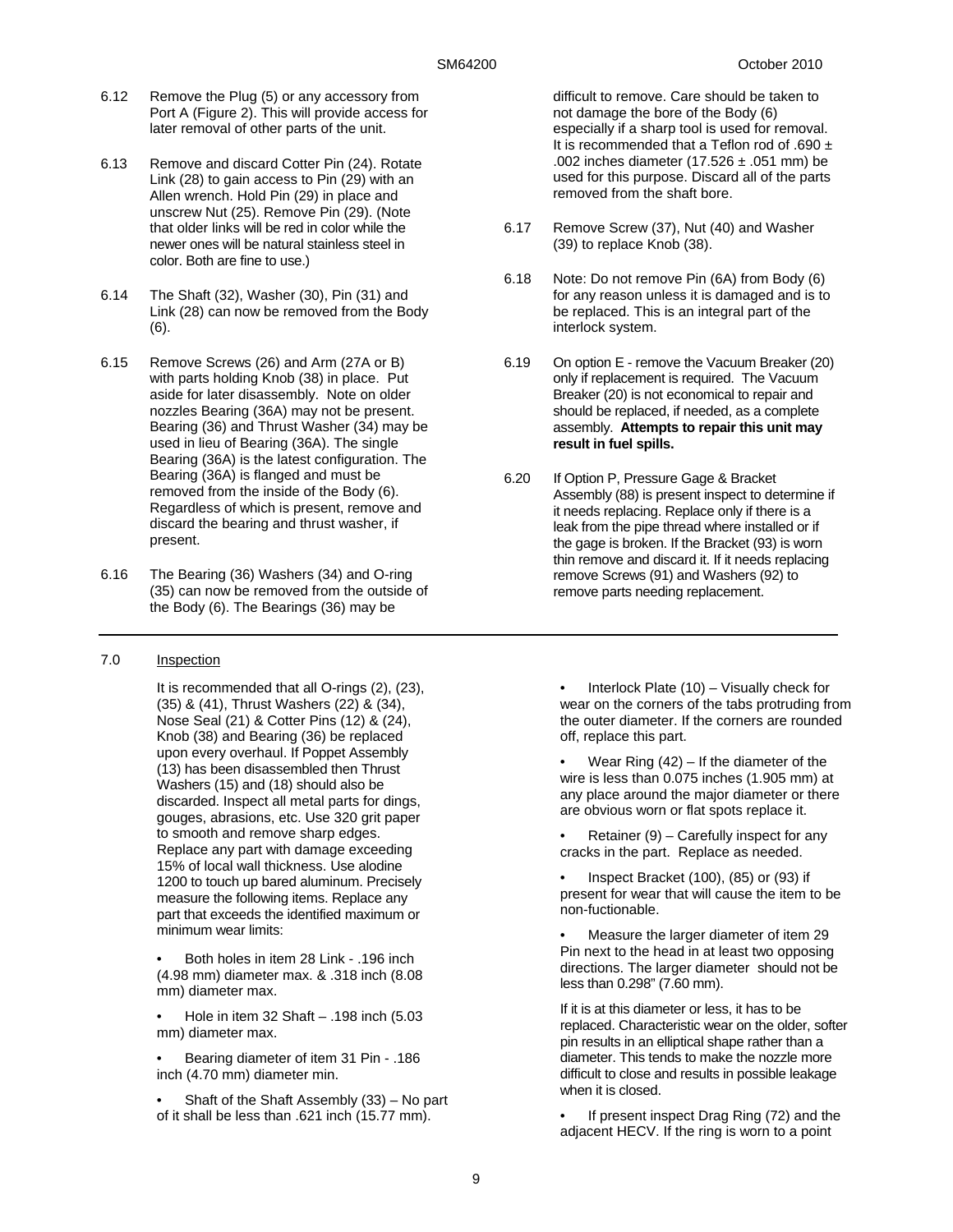where the HECV body is being dragged, replace the ring.

- 8.0 Reassembly
- 8.1 Reassemble in reverse order of disassembly (Refer to Figure 2), observing the following:

8.1.1 Make certain all components are clean and free from oil, grease, or any other corrosion resistant compound on all interior or exterior surfaces. Wash all parts with cleaning solvent, and dry thoroughly with a clean, lint-free cloth or compressed air.

#### **WARNING:**

Use cleaning solvent in a well-ventilated area. Avoid breathing of fumes and excessive solvent contact with skin. Keep away from open flame.

DO NOT use any form of grease on Balls (3) and be certain to install proper number of balls in each hole of Body (6) and collar assembly. Count the number of Balls (3) to be sure that a total of 39 are to be replaced. Also make sure that Clip (4) is installed properly to maintain continuity through the unit. Refer to Figure 5 for installation information.

NOTE: A light coat of petroleum jelly can be applied to all O-rings, springs, and nonlocking screws for ease of installation.

8.1.2 When installing Pin (31) in place it can be inserted into the Link (28) and Shaft (32) outside of the body and held in place by a small piece of tape while assembling into the unit. Be sure to remove the tape afterwards. One can also hold the pin in place with one finger while inserting.

> Reinstall the Plug (5) after completing assembly of the internal parts of the nozzle. NOTE: The Plug (5) has a sealant already in place and can be reused for several times. If Teflon tape is used on reinstallation, do not utilize more than 1 1/2 wraps of tape. Excessive use of tape could lead to the cracking of the Body (6).

- 8.1.3 If the Poppet Assembly (13) was disassembled a coating of petroleum jelly and the use of tweezers to install the small Balls (16) will make the job easier. There are 22 of the balls.
- 8.1.4 When reinstalling the Nose Seal (21) care should be taken to position it with two lugs placed within the large grooves in the Body (6) and the flat part of the tongue of the nose seal up against the Link (28) when the operating Arm (27A or B) is in the nozzle open position. Seat the Nose Seal (21) into the Body (6).
- If present inspect Gage (89) for damage and replace if needed.
- 8.1.5 The standard poppet adjustment tool used on previous Carter nozzles will not work on the 64200. A good starting point in adjusting the poppet is to bottom the poppet onto the Shaft (32) with the nozzle open, then back it out approximately 1.75 turns. Once the adjustment is made, rotate the Poppet toward the tightening direction until the next slot in the Poppet (19) is in line with the hole in the Shaft (32). Insert the Cotter Pin (12) but do not bend the ends at this time. Close the nozzle and check the adjustment with the poppet adjustment tool. If the adjustment is not within the "go-no-go" range, remove the cotter pin and re-adjust until the correct dimension is achieved. Then bend over the ends of the Cotter Pin (12) to retain in place in accordance with Figure 5. Note it is important that the correct length of Cotter Pin (12) is utilized for the assembly
- 8.1.6 Use the adapter to rotate the nose seal counter-clockwise to the nozzle-closed position.
- 8.1.7 Install Plate (10) and Springs (11) noting that the four indentations on the plate must fit into each of the four springs.
- 8.1.8 Hold the Plate (10) in position and install the Retainer (9) with the six Screws (8). These screws should be torqued to 50 in-lbs. (0.58 m-kg).
- 8.1.9 Reinstall the Bumper (7).
- 8.1.10 If the Grip (45C), (48), (50) or Handle Assembly (52) or (94) requires replacing due to wear or the replacement of the Cover (51), the new Grips (45C), (48), (50) or Handle Assembly (52) or (94) shall be reinstalled using the appropriate screws and washers.
- 8.1.11 Note that Bearing (36A) must be installed into the handle shaft hole in the Body (6) from the inside and must be seated in place prior to installing the Crank Shaft Assembly (33).
- 8.2 **CRITICAL ASSEMBLY NOTE:** Where applicable on assembly of an accessory to this nozzle, the following torquing sequence and values for the mating to the nozzle should be used:
- 8.2.1 The six screws accompanying the accessory should be torqued to 75-79 in-lbs. (8.5-9 N-m). Tighten all screws to bottom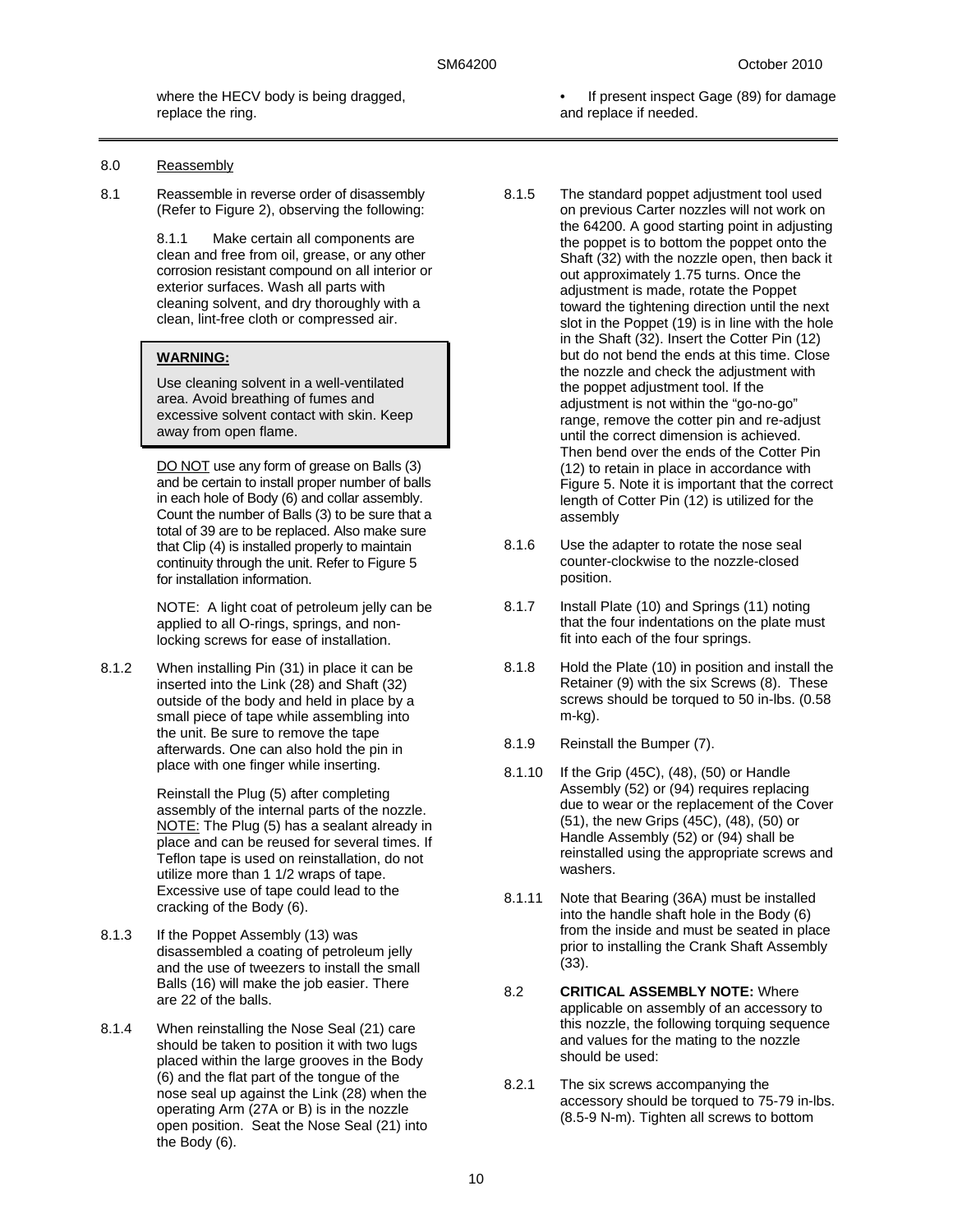the heads against the flange without over tightening.

8.2.2 Then start with one screw, mentally numbered "1" working in a clock-wise pattern, tightening approximately to half of the end torque values above. Skip across to screw "4" followed by "6", "2", "5" and finally "3".

#### 9.0 Test

9.1 The following test procedures will be accomplished after overhaul:

#### 9.2 Test conditions

Test media shall be JP-4, Jet A or odorless kerosene, commercial solvent 140.

#### 9.3 Functional Test

9.3.1 The nozzle shall be inserted and locked into a test adapter, Carter 6958CG or CH or equivalent and the nozzle valve actuated by use of the crank Arm (27A or B) from the fully closed to fully open position a minimum of five times. There shall be no evidence of

#### 8.2.3 Repeat the tightening at the final torque value above in the same pattern.

8.3 If Gage (89) is to be replaced use a maximum of 1 ½ wraps of Teflon tape on the Bushing (90) when installing into Body (6) to prevent cracking the boss wall. The Gage (89) can be installed in either port.

> binding or excessive force required for valve actuation.

- 9.4 Leakage Test
- 9.4.1 With the nozzle outlet in the normal open position and the test adapter outlet closed, pressurize the inlet to five psi and hold for one-minute minimum. There shall be no evidence of external leakage from the nozzle.
- 9.4.2 Repeat the leakage test at 60 psi and 120 psi.
- 9.4.3 Close and disengage the nozzle and repeat 9.4.1 and 9.4.2.

#### 10.0 Illustrated Parts Catalog

Table 1.0 tabulates the parts and subassemblies comprising the 64200 Pressure Fueling Nozzle. The item numbers of the

table are keyed to the exploded views of the nozzle diagrammed in Figures 1 through 4.

#### **TABLE 1.0**

The following table presents all items used in the basic 64200 Nozzle and its possible options. The column headed by "Spares/10 Units/Yr." represents our best estimate as to the spare parts needed to support 10 basic nozzles (and some of its options) for a one-year period. All items that show a need for 10 or more items are provided in the appropriate overhaul kit.

| <b>Item</b> |                    |                         | Qty/ | <b>Used on Option</b> | Spares/10 |
|-------------|--------------------|-------------------------|------|-----------------------|-----------|
| No.         | <b>Part Number</b> | <b>Description</b>      | Assy |                       | Units/Yr. |
|             | 220484             | Screw                   |      | All                   |           |
| 2           | MS29512-03         | Gasket                  |      | All                   | 10        |
| 3           | 221075             | Ball                    | 39   | All                   |           |
| 4           | 209853             | Clip, continuity        |      | All                   |           |
| 5           | 210388             | Plug                    | 2    | All except E          |           |
| 6           | 47367              | <b>Body Assembly</b>    |      | All                   |           |
| 6A          | .156-.500LDP       | Pin (Not a spare part)  |      | All                   |           |
| 6B          | 221311             | Body (Not a spare part) |      | All                   |           |
|             | 220999             | <b>Bumper</b>           |      | All                   | 5         |
| 8           | NAS1351-3-8P       | Screw                   | 6    | All                   |           |
| 9           | 220995             | Retainer                |      | All                   |           |
| 10          | 221120             | Plate, Interlock        |      | All                   |           |
| 11          | C0240-020-0810S    | Spring, Interlock       | 4    | All                   |           |
| 12          | GF24665-368        | <b>Cotter Pin</b>       |      | All                   | 10        |
| 13          | 47271              | Poppet Assembly         |      | All                   |           |
| 14          | <b>RRN-100S</b>    | Ring, Retaining         |      | All                   |           |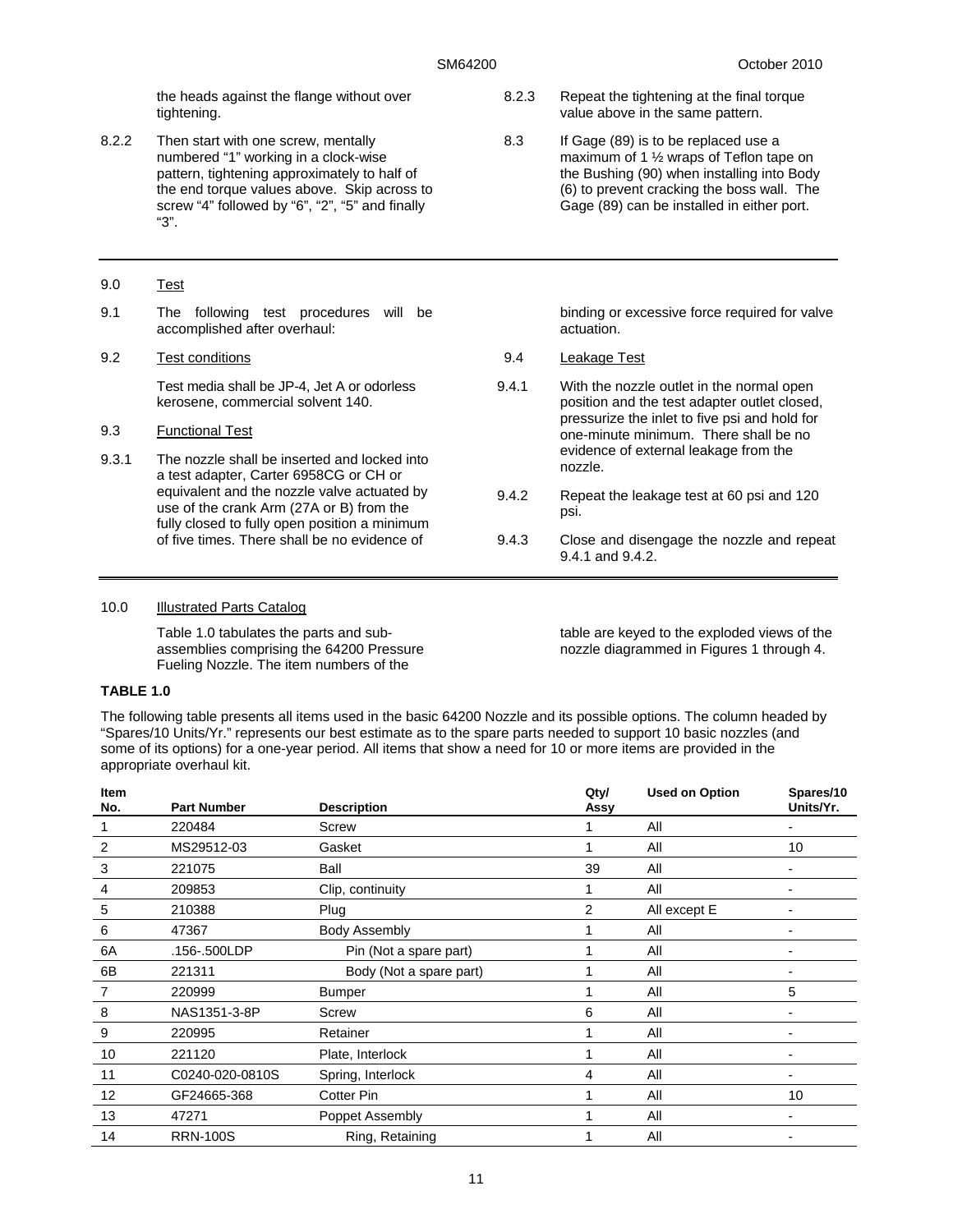| Item<br>No. | <b>Part Number</b> | <b>Description</b>                 | Qty/<br>Assy            | <b>Used on Option</b> | Spares/10<br>Units/Yr.   |
|-------------|--------------------|------------------------------------|-------------------------|-----------------------|--------------------------|
| 15          | 91124A110          | Washer, Thrust                     | 1                       | All                   | 10                       |
| 16          | GF19060-508        | Ball                               | 22                      | All                   | $\overline{a}$           |
| 17          | 221008             | Insert, Poppet                     | 1                       | All                   |                          |
| 18          | 95606A260          | Washer, Thrust                     | 1                       | All                   | 10                       |
| 19          | 221010             | Poppet                             | 1                       | All                   |                          |
| 20          | 41599              | Vacuum Breaker                     | 1                       | Ε                     |                          |
| 21          | 47368              | Nose Seal, Interlock Assy          | 1                       | All                   | 10                       |
| 22          | 221011             | Washer, Thrust                     | $\overline{2}$          | All                   | 20                       |
| 23          | M25988/1-148       | $O$ -ring                          | 1                       | All (STD)             | 10                       |
|             | 201201-148         | O-ring (alternative - see Note 11) | $\mathbf 1$             | All (Not STD)         | 10                       |
| 24          | GF24665-1013       | <b>Cotter Pin</b>                  | 1                       | All                   | 10                       |
| 25          | GF320C4            | Nut                                | 1                       | All                   |                          |
| 26          | 221012             | <b>Screw</b>                       | 3                       | All                   |                          |
| 27A         | 221017             | Arm, Crank (Std)                   | $\mathbf 1$             | All except K          | $\overline{\mathbf{c}}$  |
| 27B         | 221317             |                                    | 1                       | K.                    | 2                        |
|             | 220994             | Arm, Crank (Long)                  |                         | All                   |                          |
| 28          |                    | Link                               | 1                       |                       | $\overline{\phantom{0}}$ |
| 29          | 221014             | Pin, Crank                         | 1                       | All                   |                          |
| 30          | 5702-240-30Z2      | Washer                             | 1                       | All                   |                          |
| 31          | D9-437             | Pin                                | $\mathbf{1}$            | All                   |                          |
| 32          | 221005             | Shaft                              | 1                       | All                   | $\overline{\phantom{0}}$ |
| 33          | 47209              | Shaft Assembly, Crank              | 1                       | All                   | $\overline{\phantom{0}}$ |
| 34          | 95606A210          | Washer, Thrust                     | $\overline{2}$          | All                   | 20                       |
| 35          | MS29513-208        | O-ring                             | $\mathbf 1$             | All                   | 10                       |
| 36          | 10L12-D            | Bearing (on older units)           | 1                       | All                   | 10                       |
| 36A         | 10L14-F            | Bearing, Flanged                   | 1                       | All                   | 10                       |
| 37          | GF24693C296        | <b>Screw</b>                       |                         | All                   | $\overline{c}$           |
| 38          | 221019             | Knob                               | 1                       | All                   | 10                       |
| 39          | 221015             | Washer                             | 1                       | All                   |                          |
| 40          | 90044A029          | <b>Nut</b>                         | 1                       | All                   | $\boldsymbol{2}$         |
| 41          | M25988/1-235       | $O$ -ring                          | 1                       | All                   | 10                       |
| 42          | 220893             | Ring, Wear                         | 1                       | All                   | 2                        |
| 45          | 47233-1            | Handle Assembly, Std.              | 2                       | All except G & U      | 10                       |
| 45A         | GF16997-97L        | Screw                              | $\overline{\mathbf{c}}$ | All except U          |                          |
| 44          | GF960C616          | Washer                             | 2                       | All except U          |                          |
| 45C         | 221020-1           | Grip, standard                     | $\boldsymbol{2}$        | All except G & U      | 10                       |
| 46          | 47429              | Handle Assy, UK Style              | $\overline{c}$          | $\vee$                |                          |
| 43          | 221691             | Screw                              | 2                       | $\vee$                |                          |
| 44          | GF960C616          | Washer                             | $\overline{c}$          | $\vee$                |                          |
| 47          | 221566             | Handle Extension                   | $\boldsymbol{2}$        | V                     |                          |
| 48          | 207808             | Handle, Bicycle Grip               | $\boldsymbol{2}$        | V                     |                          |
| 49          | 47233-2            | Handle Assy, Long                  | 2                       | G                     |                          |
| 45A         | GF16997-97L        | Screw                              | $\overline{2}$          | G                     |                          |
| 44          | GF960C616          | Washer                             | $\boldsymbol{2}$        | G                     |                          |
| 50          | 221020-2           | Handle, Long                       | $\boldsymbol{2}$        | G                     |                          |
| 51          | 221026             | Cover, Dust                        | 1                       | All                   | 5                        |
| 52          | 47234              | <b>Stirrup Handle Assembly</b>     | 1                       | U                     |                          |
| 53          | 221001             | Handle                             | $\mathbf{1}$            | U                     | 4                        |
| 54          | 221003             | Support                            | 4                       | U                     |                          |
| 55          | GF16997-103        | Screw                              | $\overline{\mathbf{c}}$ | U                     |                          |
|             |                    |                                    | $\boldsymbol{2}$        | U                     |                          |
| 56          | 5851-17            | Washer                             |                         |                       |                          |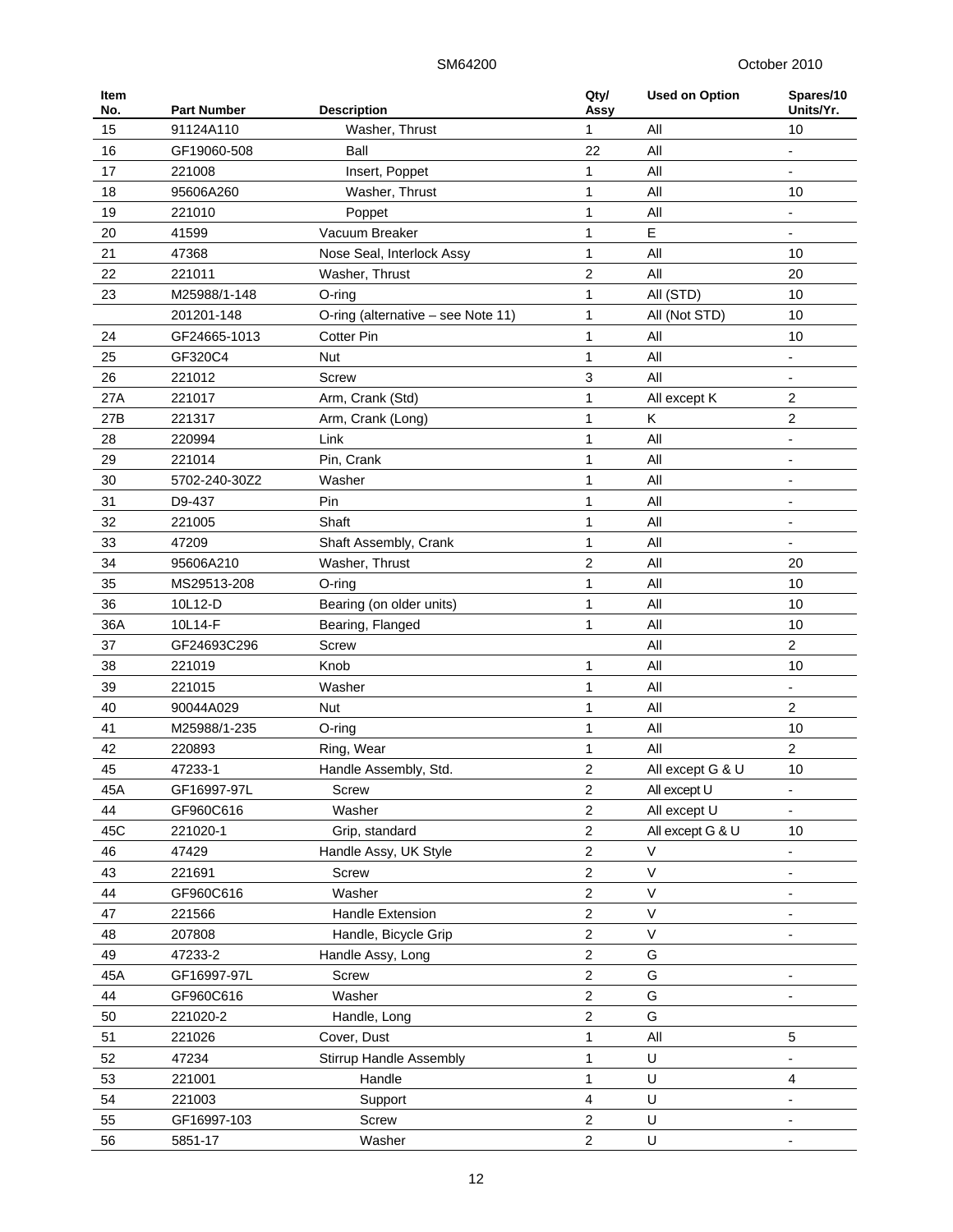| Item<br>No. | <b>Part Number</b>       | <b>Description</b>                                          | Qty/<br>Assy     | <b>Used on Option</b> | Spares/10<br>Units/Yr.       |
|-------------|--------------------------|-------------------------------------------------------------|------------------|-----------------------|------------------------------|
| 57          | 47235                    | Cable, Bonding                                              | 1                | D                     | $\qquad \qquad \blacksquare$ |
| 58          | 64200                    | Nozzle, Basic                                               | 1                | All                   | ÷                            |
| 59A         | 44646-*                  | Hose End Control Valve (Note 1)                             | 1                | F1, F3, F4, F5, F6    |                              |
| 59B         | 47013-*                  | Hose End Control Valve (Note 1)                             | $\mathbf{1}$     | F1, F3, F4, F5, F6    |                              |
| 59C         | 60129-1*                 | Hose End Control Valve (Note 1)                             | $\mathbf{1}$     | F1, F3, F4, F5, F6    |                              |
| 60          | 44316                    | Adapter - (Note 2)                                          | 1                | 6                     | $\qquad \qquad \blacksquare$ |
| 61          | 44373-**                 | Screen Assy - (Note 2)                                      | 1                | A, B, C               |                              |
| 62          | 44317-*                  | Adapter - (Note 2)                                          | 1                | 6                     |                              |
| 63          | 44694                    | Adapter – mates Whittaker QD (Note 3)                       | 1                | Τ                     |                              |
| 64          | 44185                    | Short Male Adapter - for use with<br>option F only (Note 4) | 1                | 4, 7                  |                              |
| 65          | 44697                    | Male Adapter - for use without option F<br>only (Note 4)    | 1                | 4,7                   |                              |
| 66          | 64001*                   | Female QD (Note 7)                                          | 1                | 4                     |                              |
|             | 61154*                   | Female Dry Break QD (Note 7)                                | $\mathbf{1}$     | $\overline{7}$        |                              |
| 67          | 210641                   | Clip, Safety $-$ used with options 4 or 7<br>only.          | 1                | 4,7                   |                              |
| 68          | 44362                    | Male Adapter Assy - for use with option<br>F only (Note 5)  | 1                | 9                     |                              |
| 69          | 41767-*                  | Screen Assy for use with option 9. (Note<br>5)              | 1                | 9                     |                              |
| 70          | 43108-*                  | Female QD (Note 5)                                          | 1                | 9                     |                              |
| 71          | 64015*                   | Ball Valve (Note 6)                                         | 1                | 3H, 3L, 3P            |                              |
| 72          | 220870                   | Drag Ring (for use with option F only)                      | 1                | н                     | 10                           |
| 73          | 44509                    | Male Adapter - 60427 Flange                                 | 1                | J                     | $\overline{\phantom{a}}$     |
| 74          | 47655                    | <b>Swivel Elbow</b>                                         | 1                | Y                     |                              |
| 75          | 43046                    | <b>Adapter Assy</b>                                         | 1                | $F*9$                 | ÷                            |
| 76-79       | Left intentionally blank |                                                             |                  |                       |                              |
| 80          | 221617                   | Ring, Backup                                                | 1                | All                   | 1                            |
| 81          | GTP-235-3/8              | Fuel Sample QD                                              | 1                | Q                     |                              |
| 82-83       | Left intentionally blank |                                                             |                  |                       |                              |
| 84          | 47401                    | 45° Nozzle Stowage Bracket Assy.                            | 1                | S                     |                              |
| 85          | 221534                   | Bracket                                                     | 1                | $\mathbf S$           |                              |
| 86          | GF16997-80L              | Screw                                                       | 2                | $\mathbf S$           |                              |
| 87          | GF960C416                | Washer                                                      | $\boldsymbol{2}$ | S                     |                              |
| 88          | 47416                    | Pressure Gauge/Protective Bracket                           | 1                | P                     |                              |
| 89          | 80673                    | Gauge                                                       | $\mathbf 1$      | P                     | $\overline{c}$               |
| 90          | 5406-06-02               | <b>Reducer Bushing</b>                                      | 1                | P                     | $\qquad \qquad \blacksquare$ |
| 91          | GF16997-80L              | Screw                                                       | $\mathbf 2$      | ${\sf P}$             | $\overline{\phantom{a}}$     |
| 92          | GF960C416                | Washer                                                      | $\mathbf 2$      | P                     |                              |
| 93          | 47415                    | <b>Bracket</b>                                              | 1                | P                     |                              |
| 94          | 47488                    | Handle Assy, Circular                                       | 1                | L                     |                              |
| 95          | 207816                   | Grip, Circular                                              | 1                | L                     |                              |
| 96          | 221347                   | Handle                                                      | $\mathbf 2$      | L                     | $\overline{\phantom{a}}$     |
| 97          | GF960C616                | Washer                                                      | $\boldsymbol{2}$ | L                     |                              |
| 98          | GF16997-97L              | Screw                                                       | $\overline{c}$   | L                     | $\overline{\phantom{a}}$     |
| 99          | 47499                    | Ground Cable Assy                                           | $\mathbf 1$      | W                     |                              |
| 100         | 47232                    | Holder Bracket Assy                                         | 1                | R                     |                              |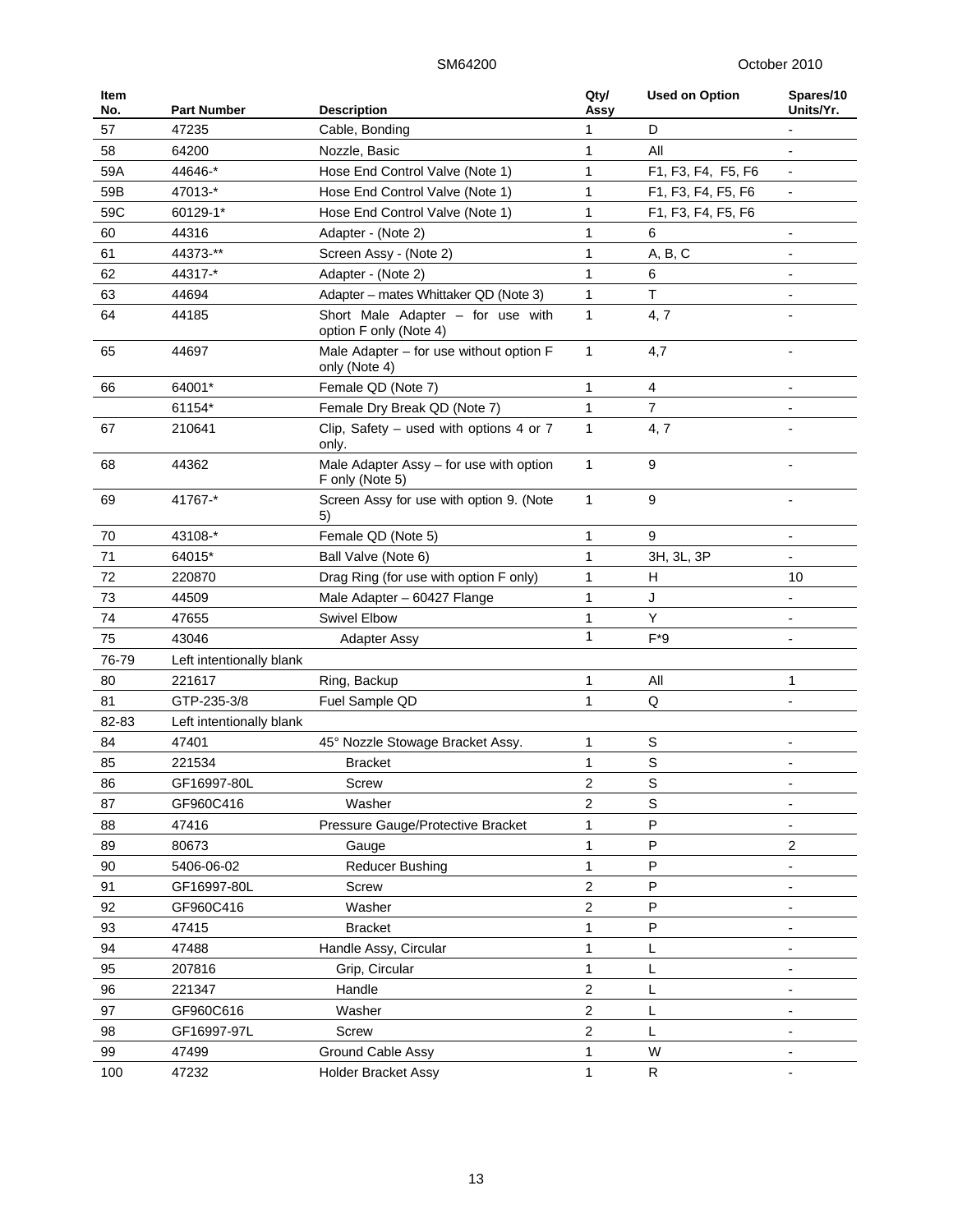

**Figure 1 64200 Parts Breakdown**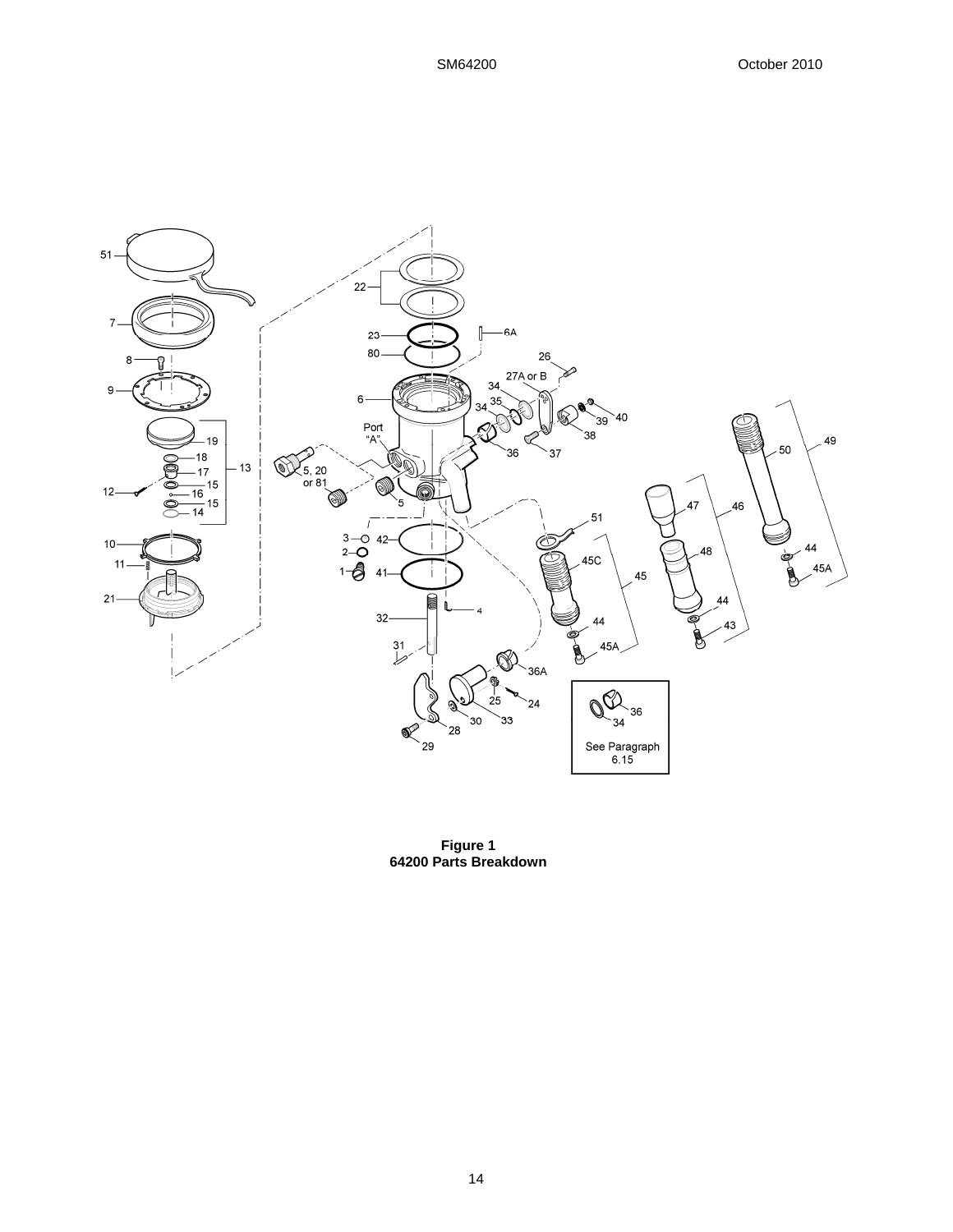

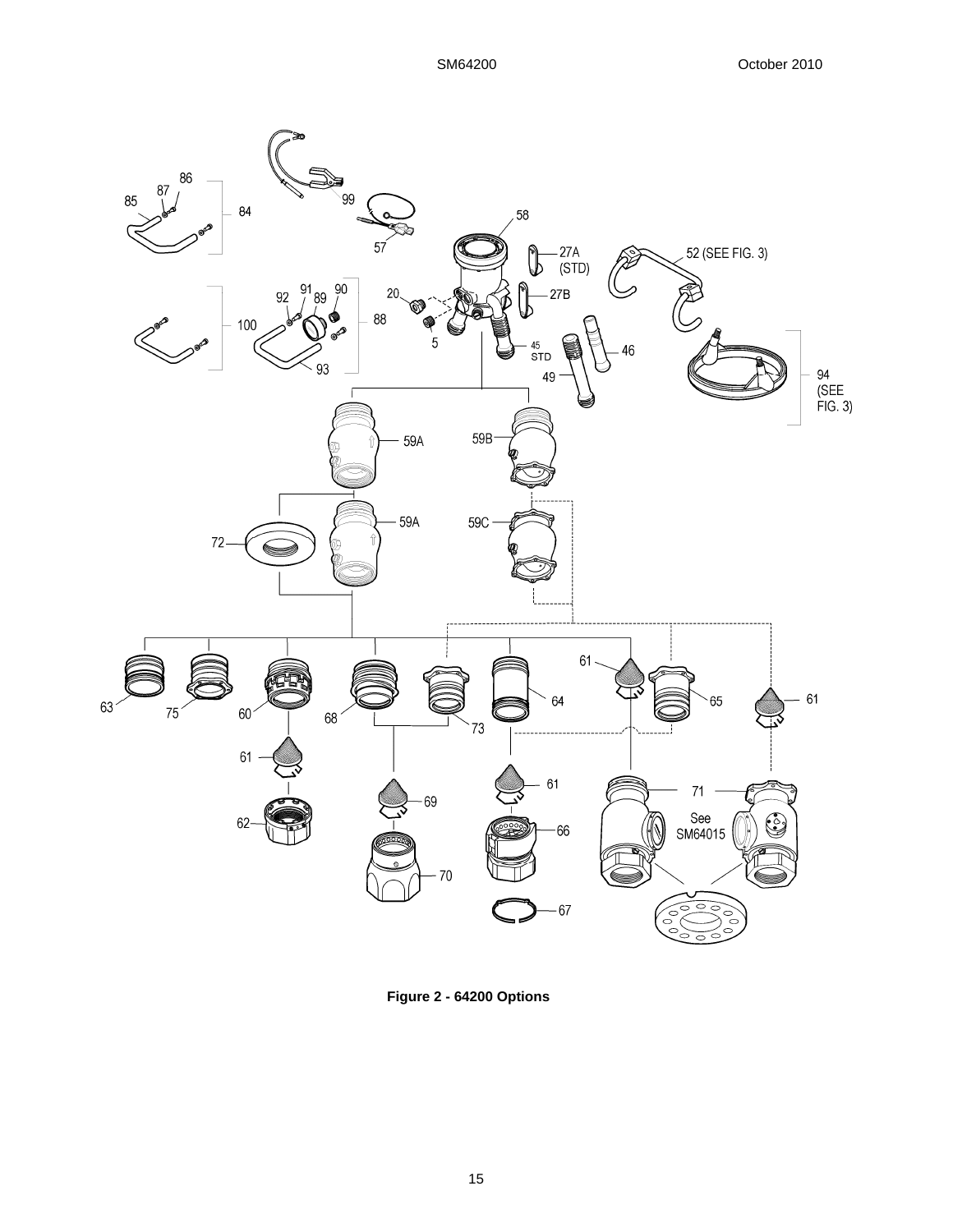



**Holding bracket, circular and stirrup handle installations**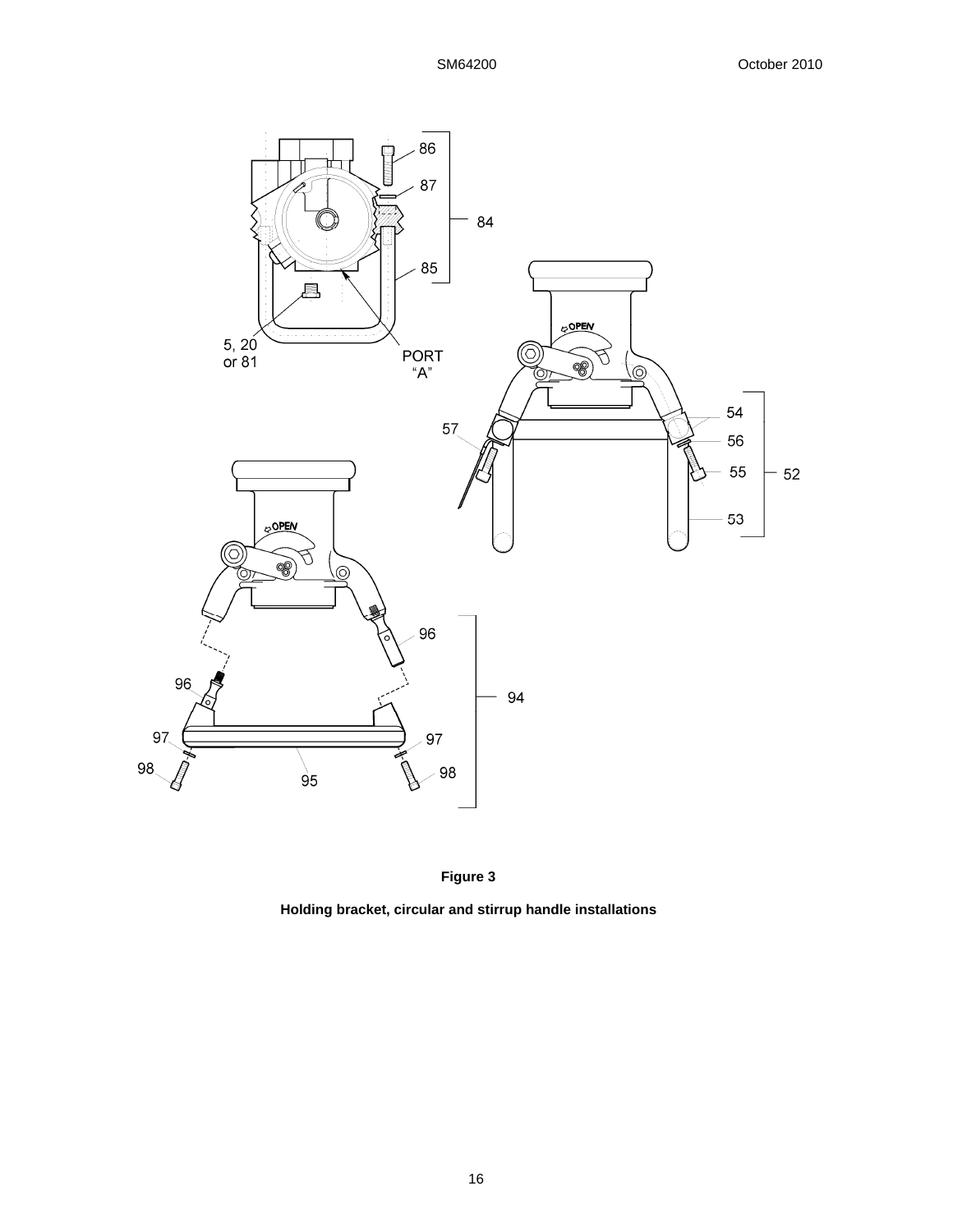

FIG. 4A<br>CONTINUITY CLIP INSTALLATION (4)



**OVERHEAD VIEW** 



FIG. 4B<br>REMOVING CLIP (4)



FIG. 4C<br>CORRECT CLIP INSTALLATION (4)





**Figure 5 – Poppet/Cotter Pin Installation**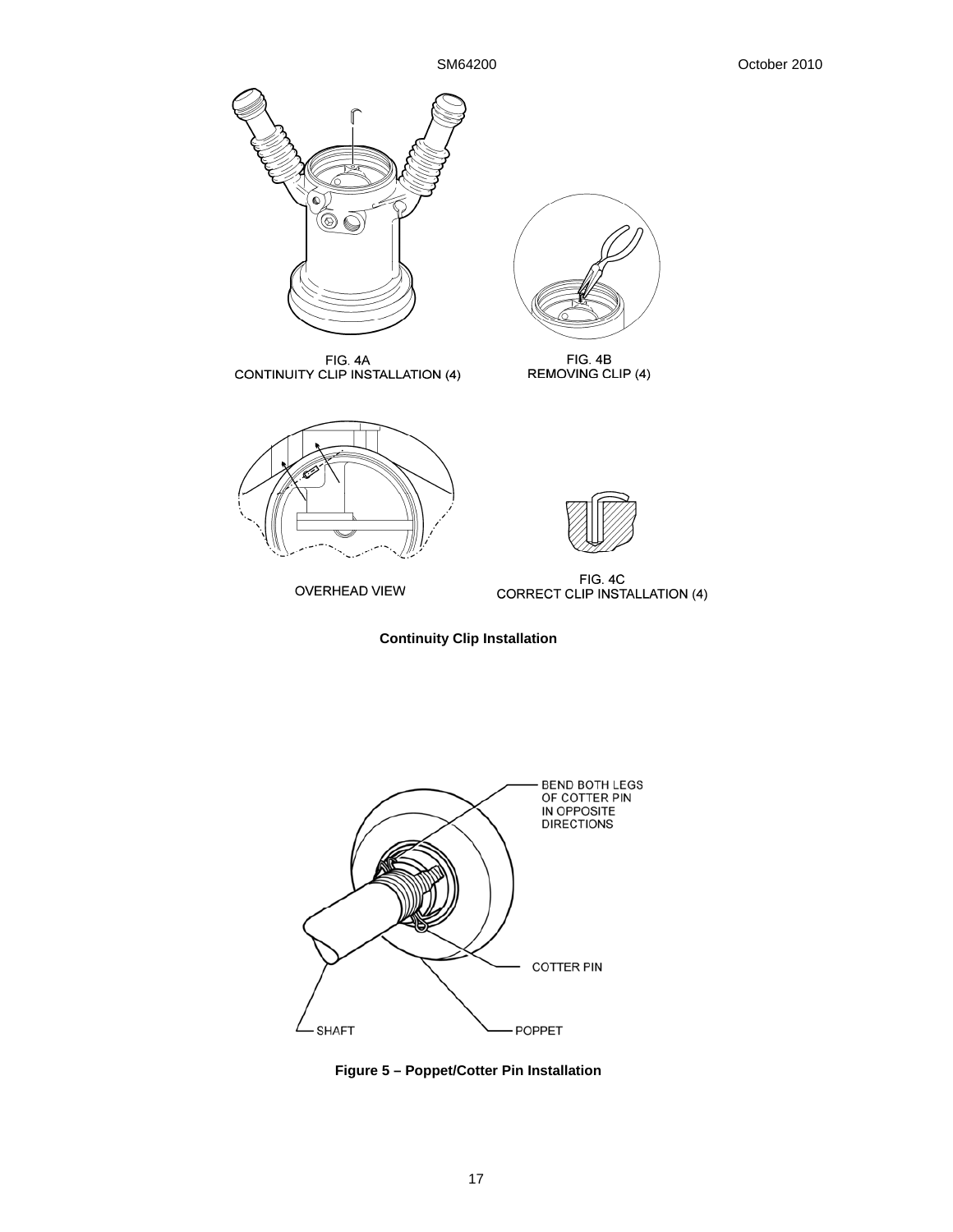#### **TABLE 2.0**

KITS – Kits provided by Carter are a more economical way to obtain recommended parts to overhaul or repair a unit. They also insure that genuine Carter parts are used in such repairs. The following kits are recommended for the various options noted and their content is based on experience. If any customer desires a special kit simply ask for it with the part numbers desired in the kit and the quantity and it will be made available. The kit contents shown in this document may not necessarily be the latest. Service manuals are changed on an irregular basis and may not be as up to date as kit drawings used to produce them. If a kit ordered is different that that shown in this document the content shipped will be in accordance with the latest production drawings.

| <b>Kit Part</b> |                                                                                                                                         |                                                                                                                                                                                                                                                                              |
|-----------------|-----------------------------------------------------------------------------------------------------------------------------------------|------------------------------------------------------------------------------------------------------------------------------------------------------------------------------------------------------------------------------------------------------------------------------|
| <b>Number</b>   | <b>Description</b>                                                                                                                      | Kit Contents - Items from Table 1                                                                                                                                                                                                                                            |
| KD64200-1       | To maintain the basic<br>nozzle only                                                                                                    | Items 2, 4, 7, 12, 15, 18, 21-24, 34-36A, 38, 41 & 45C (Note<br>some parts may not be needed on every overhaul. See Note 9.)                                                                                                                                                 |
| KD64200-2       | To maintain option 6 QD<br>only (44315-*)                                                                                               | 207807 Seal, 210174-337 Quad-Ring & M25988/1-040 O-ring.<br>See Note 9.                                                                                                                                                                                                      |
| KD64200-3       | To maintain option 7 dry-<br>break QD only (61154*)                                                                                     | 201201-233 O-ring, 207807 Seal, 209976-1 Wear ring, 209976-2<br>Wear ring, 221266 O-ring & M25988/1-040 O-ring. See Note 9.                                                                                                                                                  |
| KD64200-4       | To maintain option 9 QD<br>only (40679)                                                                                                 | 201201-231 O-ring, 207807 Seal, & M25988/1-040 -ring. See<br>Note 9.                                                                                                                                                                                                         |
| KD64200-5       | To maintain option F with<br>44646 HECV. This kit is<br>identical to KD44646-1 and<br>if ordered separately,<br>replace with KD44646-1. | Items 2, 4 & 207807 Seal, 220724-007 Quad-ring, 23893 Seal,<br>24059 Spacer, 24085 Seal, 600-001-10 Seal, LP515-8R7 Screw,<br>LP526C1024R8 Screw, M25988/1-040 O-ring, M25988/1-235 O-<br>ring, MS29513-126 O-ring, MS29513-147<br>O-ring & MS29513-229 O-ring. See Note 10. |
| KD64200-6       | To maintain option F with<br>47013 HECV. This kit is<br>identical to KD47013-1 and<br>if ordered separately<br>replace with KD47013-1.  | 207807 Seal, 220724-007 Quad-ring, 23893 Seal, 24059<br>Spacer, 24085 Seal, 600-001-10 Seal, LP515-8R7 Screw,<br>LP526C1024R8 Screw, M25988/1-040 O-ring, MS29512-03<br>Gasket, MS29513-126 O-ring, MS29513-147 O-ring &<br>MS29513-229 O-ring. See Note 10.                 |
| KD64200-7       | To maintain option F with<br>60129-1 HECV this kit is<br>identical to KD60129-1 and<br>if ordered separately<br>replace with KD60129-1. | 201201-151 O-ring, 220724-007 Quad-ring, 23893 Seal, 24059<br>Spacer, 24085 Seal, 600-001-10 Seal, LP515-8R7 Screw,<br>LP526C1024R8 Screw, MS29513-126 O-ring, MS29513-147 O-<br>ring & MS29513-229 O-ring. See Note 10.                                                     |
| KD64200-8       | To maintain option 3 ball<br>valve (64015*)                                                                                             | 209853 Clip, 207807 Seal, M25998/1-040, 201201-151,<br>MS29513-111, MS29513-149 & MS29513-155 O-rings, 220068<br>Seal & MS29512-03 Gasket.                                                                                                                                   |
| KD64200-9       | To maintain a basic nozzle<br>without replacing the grips.                                                                              | Items 2, 4, 7, 12, 15, 18, 21-24, 34-36A, 38 & 41 (Note some<br>parts may not be needed on every overhaul. See Note 9.                                                                                                                                                       |
| KD64200-90      | To replace worn crank pin.                                                                                                              | Items 24, 29, & 42. One should use this kit in conjunction with<br>either a -1 or -9 kit.                                                                                                                                                                                    |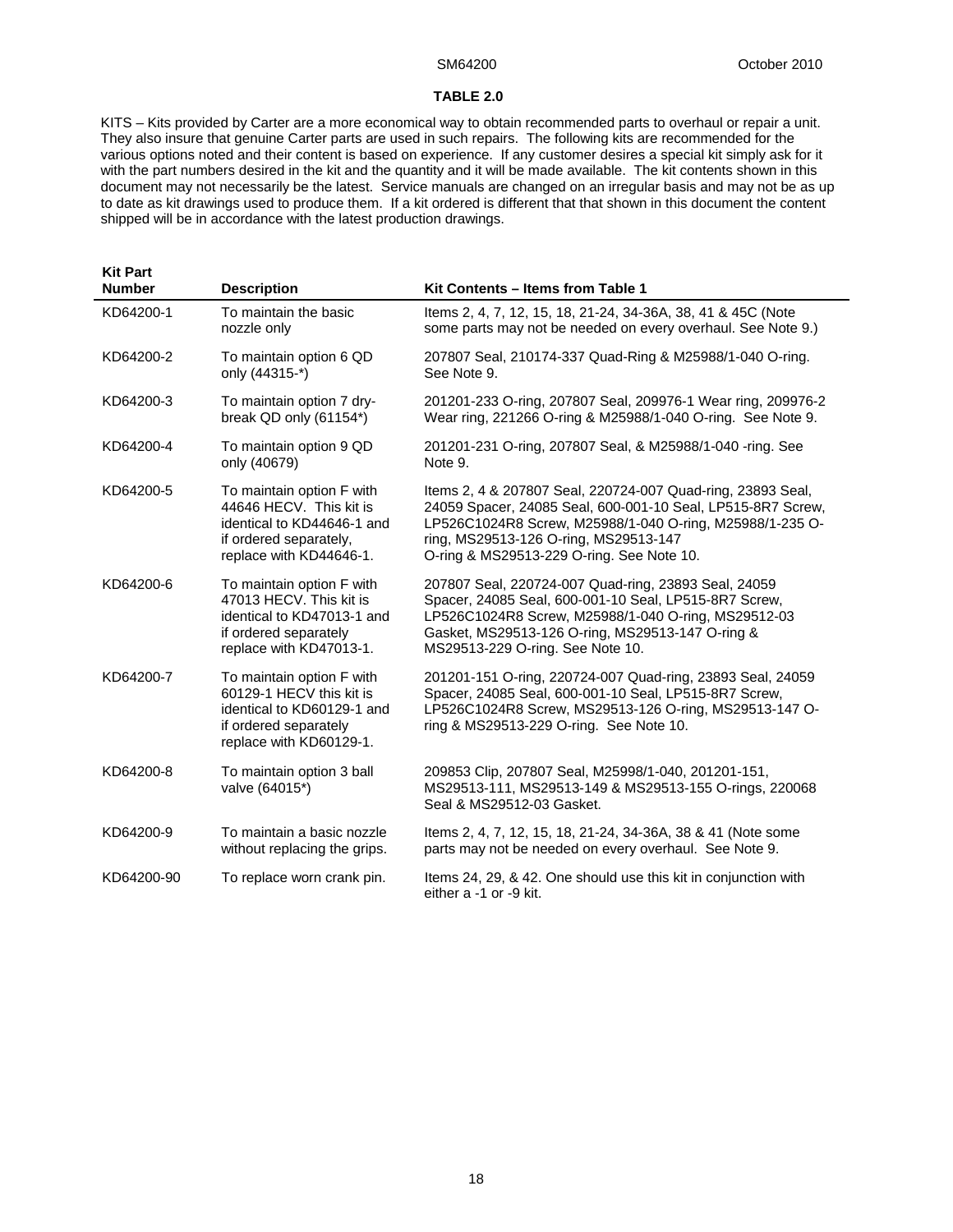#### Notes:

1. Refer to SM44646, SM60129-1 and 47013, as appropriate, for detail information. \* Add pressure rating to part number to complete it. The type of hose end control valve used depends upon the rest of the options ordered.

2. Refer to SM44315 for detail information. On screen add mesh size 40, 60 or 100 in lieu of "\*\*" to complete part number. On 44317-\* add correct dash number (1-6) to complete part number.

- 3. Refer to SM349MISC for detail information.
- 4. Refer to SM64001 or SM61154 for detail information.
- 5. Refer to SM40679 for detail information.
- 6. Refer to SM64015 for detail information.
- 7. Refer to SM64001 or SM61154 for detail information.

8. All part numbers beginning with "GF" are interchangeable with those beginning with either "AN" or "MS". If three numbers follow the "GF" it is interchangeable with an "AN" part; otherwise it is interchangeable with an "MS" part of the same number.

9. Kits so noted can be combined, e.g. 64200-1-2 to obtain complete kit to fit the particular nozzle in use. However –2 through –4 are exclusive and only one can be used in any one-part number.

10. These kits are designed to allow one to order a combination kit as noted in note 9 above only. If either the KD64200-5, -6 or –7 Kits are to be ordered use KD44646-1, KD47013-1 or KD60129-1 respectively.

11. Item 23 O-ring is made of flurosilicon (blue in color) to facilitate closure of the poppet. This material is softer and does not swell when exposed to fuel. Due to its softer makeup, it also wears faster than Nitrile compounds. A suitable alternative would be Carter's 201201-148, which is a low swell Nitrile compound that will wear longer but will present a larger closure force. The use of a standard Nitrile O-ring will lead to much greater closure forces and not present a significant increase in life. It is not recommended for these reasons. The basic nozzle was tested in accordance with the latest SAE Commercial and Military Specification AS5877 with the blue O-ring and it passed without a problem. This entailed several thousand connections and opening and closing cycles and should represent months of service.

12. A kit that will include the harder 221014 Pin and other parts needed to install it is now available as KD64200-9.